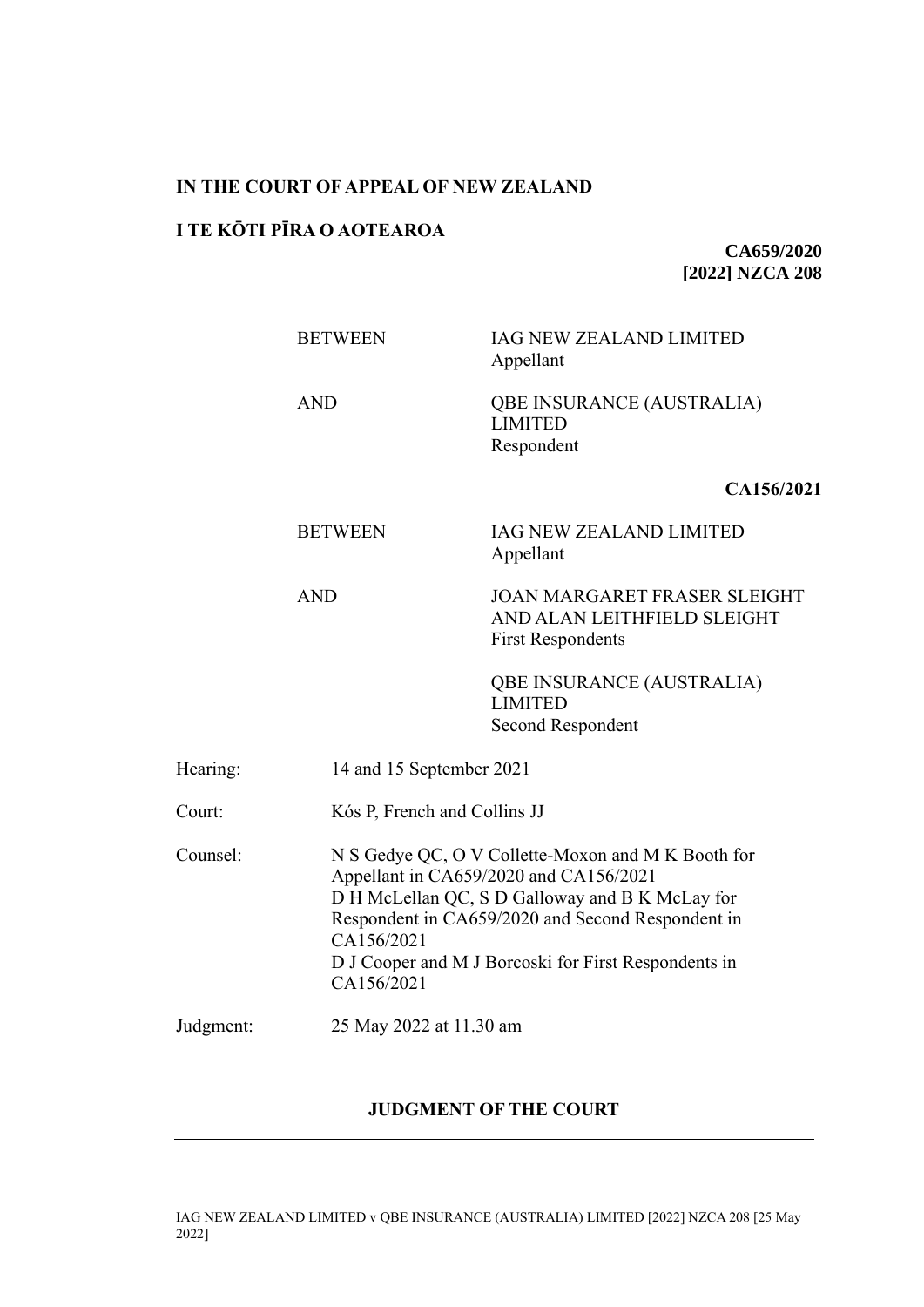- **A The appeal in CA659/2020 is allowed.**
- **B The respondent's cross-appeal in CA659/2020 is allowed.**
- **C Leave is reserved to the parties in CA659/2020 to seek further orders in respect of quantum and the form of final judgment orders in light of this judgment in the event the parties are unable to agree on quantum**.
- **D Leave is reserved to the parties in CA659/2020 to seek orders as to costs in the event costs are unable to be agreed.**
- **E The appeal in CA156/2021 is allowed and the decision of the High Court awarding interest to the first respondents is quashed.**
- **F There is no award of costs in CA156/2021.**

## **REASONS OF THE COURT**

(Given by French J)

### **Introduction**

[1] This case concerns defective repairs to an earthquake damaged home. The homeowners sued their insurance company IAG New Zealand Ltd (IAG), the repairer, the project manager monitoring the repairs and the project manager's insurance company.

<span id="page-1-0"></span>[2] In the High Court, Gendall J upheld most of the homeowners' claims against each of the four defendants and awarded damages representing the cost of the necessary further remedial work. He also upheld but only in part a cross-claim made by IAG against the project manager under an indemnity clause in the contract between those parties.<sup>1</sup>

<sup>1</sup> *Sleight v Beckia Holdings Ltd* [2020] NZHC 2851 [Substantive judgment].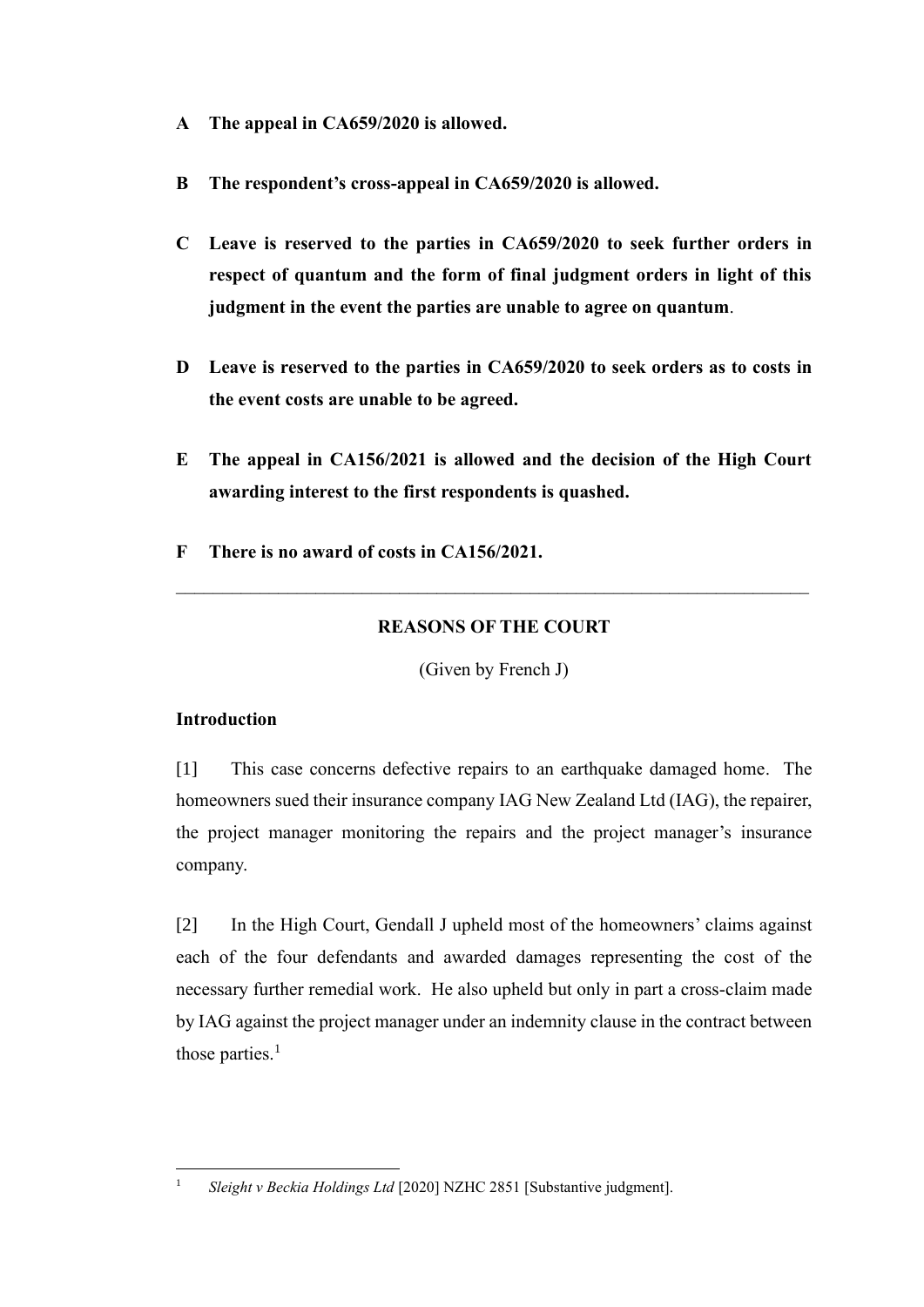[3] IAG now brings two appeals. The first CA659/2020 relates to the Judge's refusal to allow all of its indemnity claim against the project manager. The second appeal CA156/2021 relates to the Judge's decision to award the homeowners interest dating back to 2015 on the damages.<sup>2</sup>

<span id="page-2-0"></span>[4] For its part, the project manager cross-appeals one aspect of the Judge's findings regarding the extent of its liability to indemnify IAG.

### **Background**

[5] Mr and Mrs Sleight owned a house in Christchurch. It was damaged in the Christchurch earthquakes of 2010 and 2011. They made a claim on their insurance policy with IAG and elected to repair the house. IAG accepted the claim.

[6] It had become apparent to IAG that its usual administrative resources were insufficient to manage the large volume of claims it received as a result of the Christchurch earthquakes. It took a number of steps including the establishment of a Management Repair Programme with a project management company called Hawkins Management Ltd (Hawkins) and a number of selected builders. One of those builders was Farrell Residential Ltd (Farrells).

[7] In 2010 following the first earthquake, IAG entered into a contract with Hawkins called a Rebuild Solution Master Agreement (RSMA). Amongst other things, the RSMA detailed the services Hawkins undertook to provide. A second replacement RSMA was signed in August 2012. It is the 2012 RSMA that is the operative document in these proceedings and accordingly we refer to it throughout the remainder of this judgment as the RSMA, with the earlier RSMA being cited as the 2010 RSMA.

[8] Some of the key features of the RSMA were as follows.

<sup>&</sup>lt;sup>2</sup> *Sleight v Beckia Holdings Ltd* [2021] NZHC 456 [Costs and interest judgment].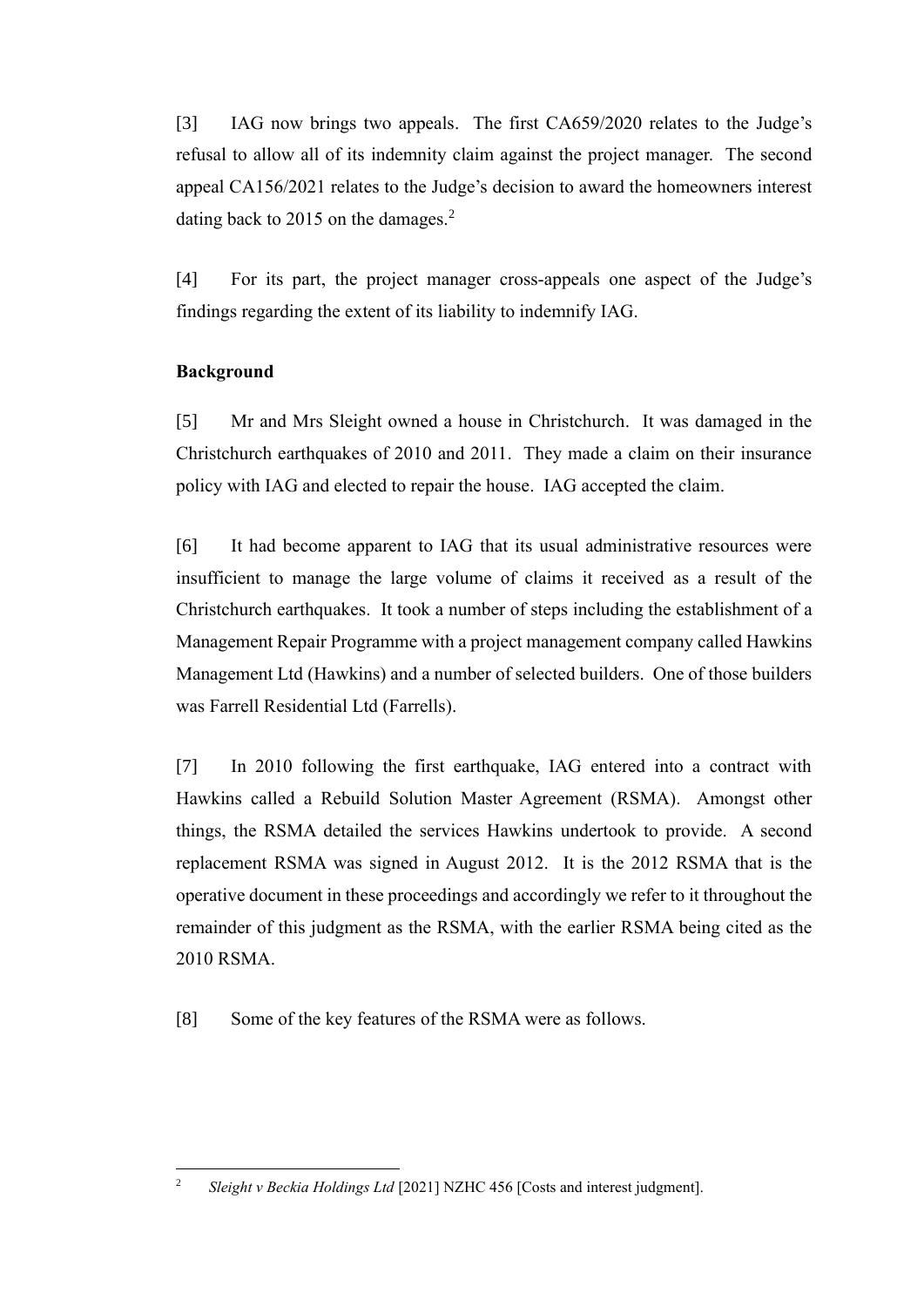[9] Throughout the document, references were made to the "Rebuild Solution". That term was defined as "the works required to make good the damage to the property…".

[10] Clause 3.1 required Hawkins to perform the services listed in sch 2. The list runs for two and a half pages. The services are grouped under five headings "Pre-qualification" (which relates to checking the builder's credentials), "Scoping" (the work to be done), "Costing", "Customer/Builder Alignment" and "Construction Coordination".

[11] Of the services, it is those under cl 5 of sch 2 "Construction Co-ordination" that are of significance in this case and in particular cl 5.6.

[12] The full text of cl 5 reads as follows:

- 5. **CONSTRUCTION COORDINATION:** Hawkins will monitor the delivery of each Rebuild Solution, which shall include the following:
- 5.1 Monitor all Builders in accordance with the processes and procedures agreed between the parties and promptly notify IAG NZ where it believes that any Builder no longer meets the Pre-Qualification Standards (as may be updated and amended by parties).
- 5.2 Use reasonable endeavours to assist IAG NZ's Loss Adjusters to ensure that the Rebuild Solution, when completed, complies with the scope of works for that Rebuild Solution (as may be updated to account for any variations).
- 5.3 Ensuring the implementation and completion of and monitoring the delivery of each Rebuild Solution in accordance with its Rebuild Priority and within its Solution Budget (as updated in accordance with clauses 4.5 and 4.6(b) of the Agreement).
- 5.4 Provide evidence to IAG NZ and its Loss Adjusters that the Builder has obtained all permits and consents in respect of the Rebuild Solution (including a Code Compliance Certificate).
- 5.5 Immediately notify IAG NZ and its Loss Adjusters upon becoming aware that a Code Compliance Certificate may not be able to be obtained for any Rebuild Solution.
- 5.6 Inspect the progress of each Rebuild Solution in order to certify completion of each Solution Milestone.
- 5.7 Agree with IAG NZ standard inspection and sign-off processes and procedures to be carried out at the completion of each Rebuild Solution (including in relation to any defects).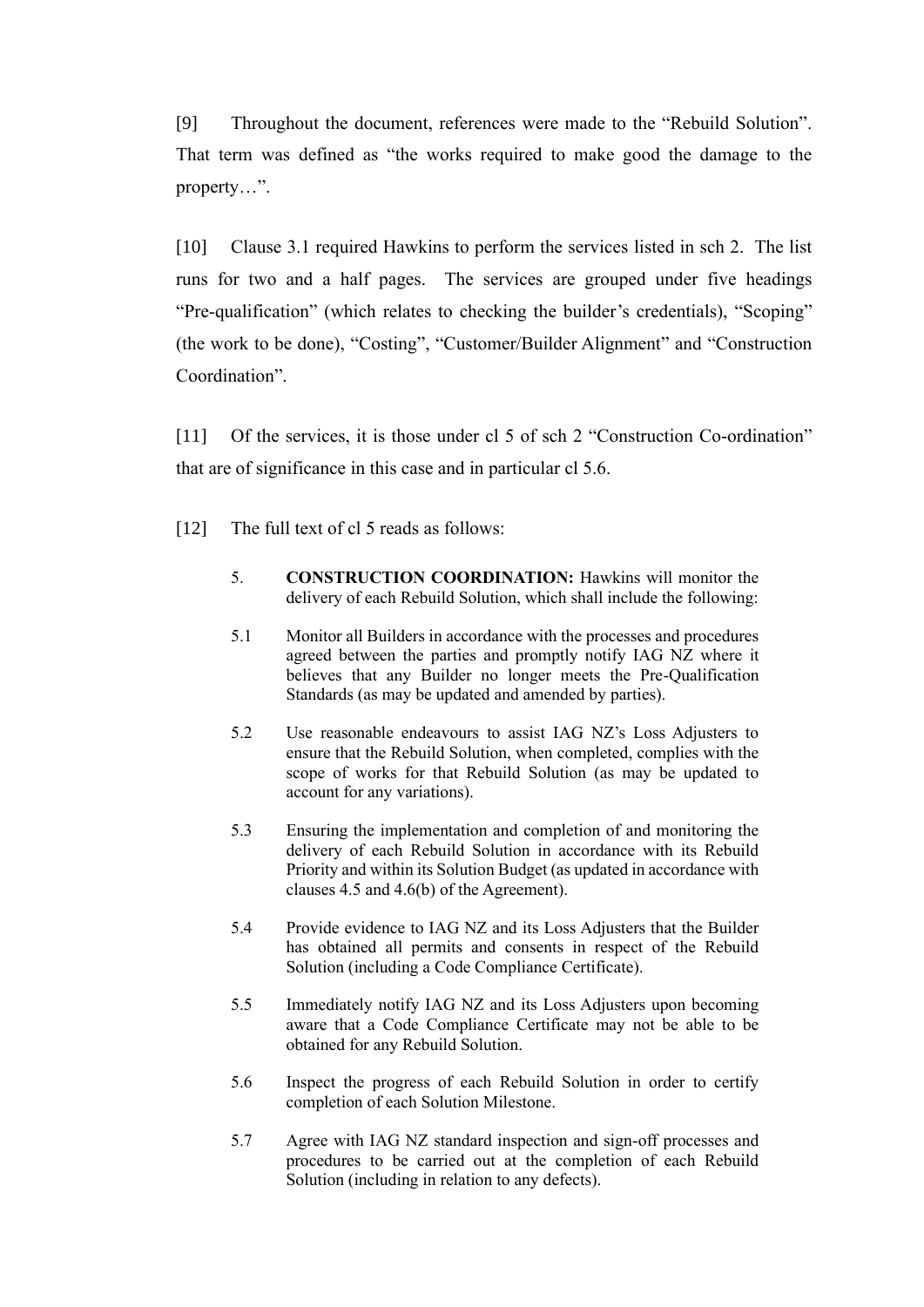- 5.8 Carry out a final inspection and sign-off of the Rebuild Solution with the Customer in accordance with the processes and procedures agreed with IAG NZ under paragraph 5.6 above.
- 5.9 Maintain minimum levels of contact with each Customer (including site visits to the Customer's property) in accordance with the processes and procedures agreed between the parties from time to time.

[13] The term "Solution Milestone" which appears in cl 5.6 was defined in the RSMA as "the milestones in respect of the relevant Rebuild Solution triggering payment of Rebuild Solution Payment Claims". Essentially, the milestones were the specified stages of the repair work at which a progress payment to the builder would become due. For each individual repair job, a "Milestone Payment Schedule" was prepared identifying the operative milestones.

[14] The regime relating to milestone payments was detailed in cl 9. Clause 9.1 obliged Hawkins to ensure that the builder's form and content of Rebuild Solution Payment Claims complied with certain requirements. As regards certification, cl 9.2 relevantly stated:

9.2 **Certification as to Payment claims**: Hawkins will:

…

(b) certify completion of the relevant Solution Milestone and/or Rebuild Solution (as applicable) under the relevant Customer Building Contract; and

…

[15] Under cl 9.3, Hawkins warranted that each Rebuild Solution Payment Claim submitted to IAG for payment was "properly due and payable by IAG NZ in accordance with [Hawkins'] provision of the Services as set out in Schedule 2".

[16] The RSMA also provided a procedure for the approval of changes to pricing and variations to the Solution Budget. Once works pursuant to an approved variation order were complete, Hawkins was to inspect and certify the works for payment.

[17] IAG encouraged its policy claimants including Mr and Mrs Sleight to arrange for their houses to be repaired under its Management Repair Programme. It arranged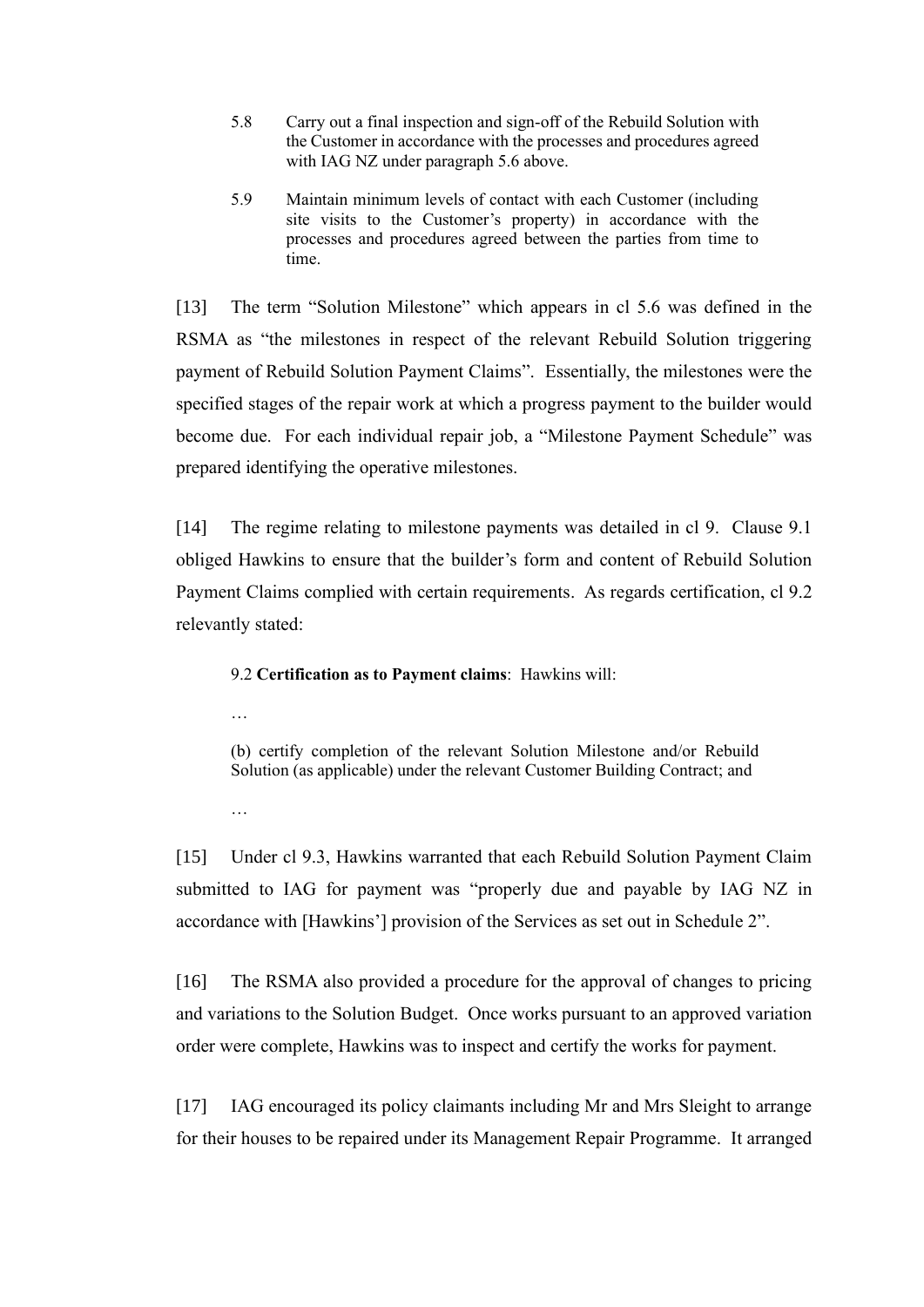for Farrells as one of its designated builders to be assigned to the Sleight job and it advised the Sleights that Hawkins would act as project manager to monitor the repairs.

[18] On 14 October 2013, the Sleights signed a standard building contract with Farrells. Schedule 2 of the building contract listed ten milestones attracting corresponding payments. The number of milestones was amended during the course of the work.

[19] Farrells carried out repair work on the Sleights' house in 2014 and 2015. Between February 2014 and 23 June 2016, Hawkins made approximately 30 site visits. Some of these visits were for the purpose of approving variations and provisional sums. Others were for the purpose of undertaking milestone inspections. After each milestone inspection, Hawkins certified to IAG that a progress payment was payable. In total Hawkins certified 15 solution milestones.

[20] Unfortunately, the repair work undertaken by Farrells was defective. And on 1 May 2015, the Sleights terminated the building contract. They asked IAG to undertake or fund the further work which was required to remedy the defective work and complete the repairs.

[21] IAG commissioned a company called Axis Building Consultants Ltd to investigate the Sleights' concerns. The subsequent report from Axis confirmed the existence of significant defects in the repair work.

[22] IAG received the report on 19 June 2015. On 29 June 2015, it wrote to Mr and Mrs Sleight denying any obligation regarding the defective work and pointing out that it was not a party to the building contract.

[23] IAG maintained that position and finally in 2017 Mr and Mrs Sleight issued court proceedings. By that time, both Farrells and Hawkins were in liquidation operating under different names. 3 However, Hawkins had been insured with QBE

<sup>3</sup> Beckia Holdings Ltd and Orange H Management Ltd respectively.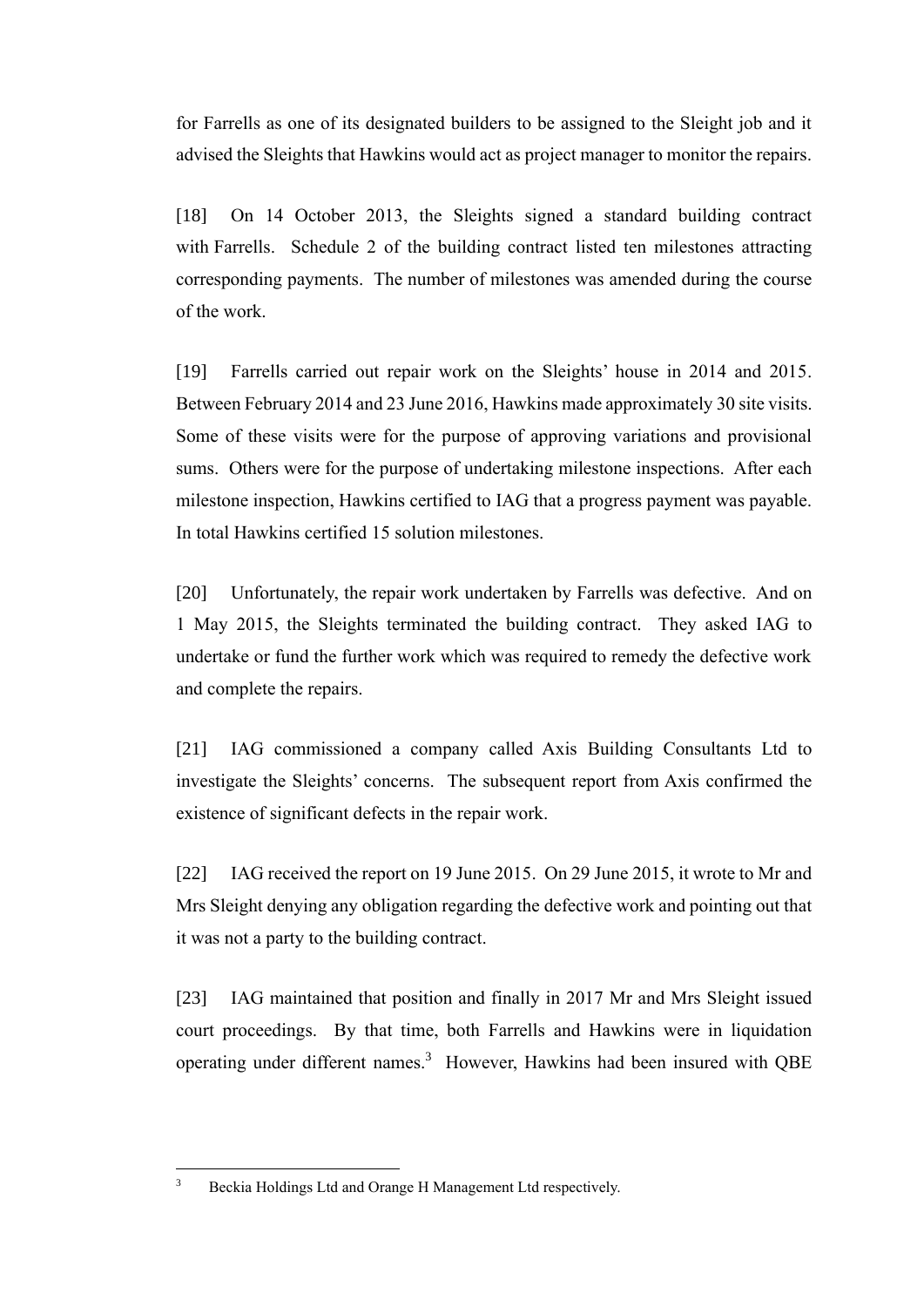Insurance (Australia) Ltd (QBE) and accordingly the Sleights joined QBE as a fourth defendant under the provisions of the Law Reform Act 1936.<sup>4</sup>

[24] IAG filed a cross-claim against Hawkins/QBE relying on an indemnity clause in the RSMA and seeking a total indemnity for any liability it might be held to have to the Sleights. The clause in question provided that if building owners bring a claim against IAG and IAG incurs any liability to those owners as a result of any breach by Hawkins under the RSMA then Hawkins must indemnify IAG. The clause read:

17.2 **Hawkins indemnity**: Hawkins indemnifies IAG NZ to the maximum extent permitted by law for all claims (including third party claims), liability, costs (including reasonably incurred legal costs on a solicitor-client basis), losses and damages incurred by IAG NZ as a result of any breach by Hawkins of its obligations under this Agreement or any reckless, fraudulent or wilful act or omission by Hawkins or any of its personnel.

[25] During its site visits, Hawkins had not noted any of the defects alleged by the Sleights and in certifying that milestone payments were due to Farrells had not reported any of the defects to IAG. IAG contended that its failure to do so amounted to a breach of its monitoring and certifying obligations under the RSMA. IAG's position in the High Court was that Hawkins was responsible under the RSMA for ensuring the work was carried out in accordance with the agreed scope of work to a reasonable, proper and lawful standard of workmanship (except for latent defects not reasonably discoverable) and was not certified for payment unless it met that standard.

[26] In addition to its cross-claim, IAG also filed a contribution claim against Hawkins/QBE. As the Judge put it, the contribution claim was a backup claim in the event IAG failed or was only partially successful in its cross-claim.<sup>5</sup>

[27] The hearing in the High Court took place in June and July of 2020. As at that date, the house was still unrepaired.

<sup>&</sup>lt;sup>4</sup> Law Reform Act 1936, s 9(1) and (4): the effect of these provisions is that because Hawkins was in liquidation, the Sleights are entitled to a charge on all insurance monies payable to Hawkins under its indemnity policies with QBE as a result of the Sleights claim against Hawkins.

<sup>&</sup>lt;sup>5</sup> Substantive judgment, above n [1,](#page-1-0) at [17].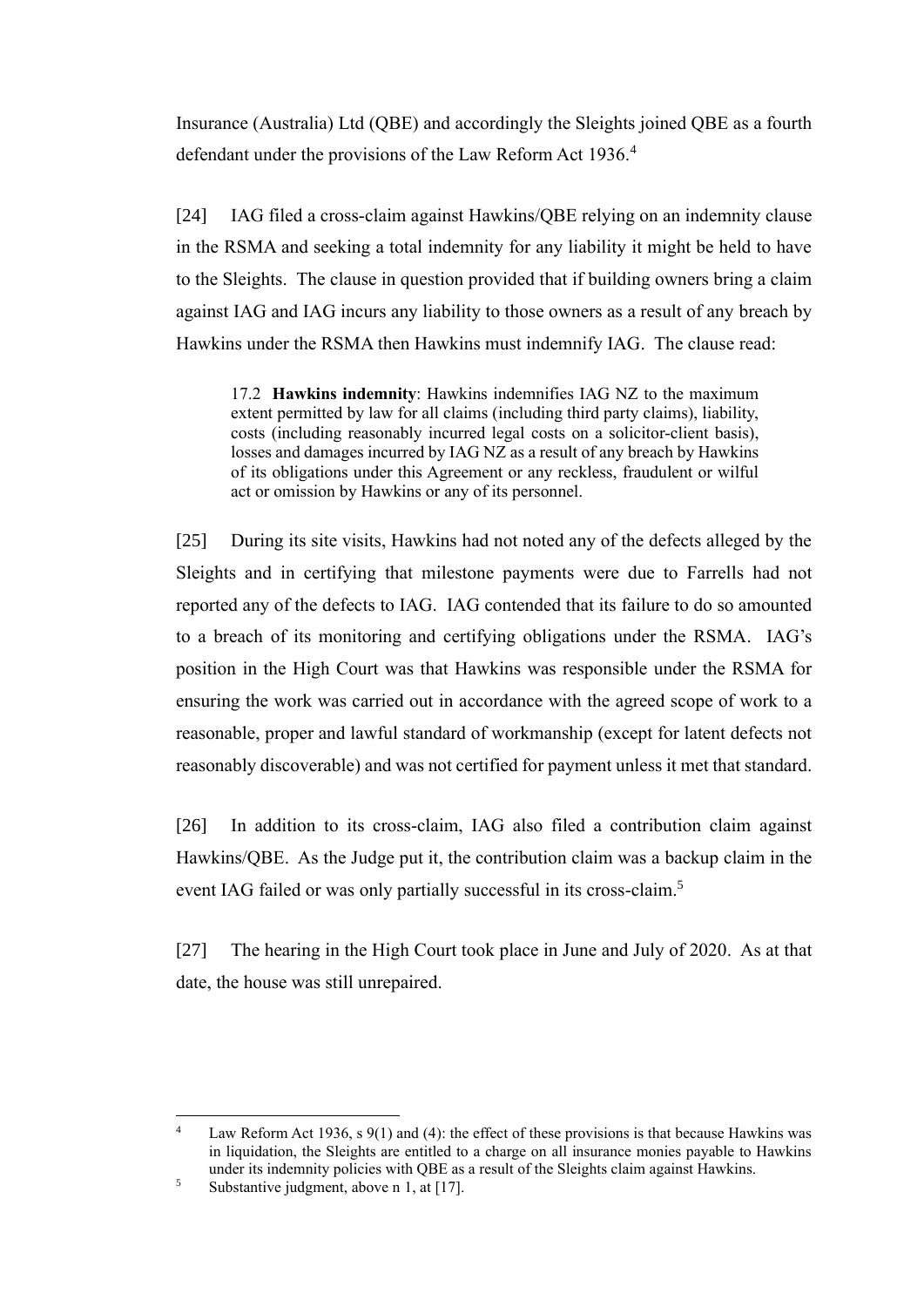#### **The High Court decision**

[28] Because the two appeals have a limited focus, it is only necessary to provide a relatively brief summary of the High Court findings.

[29] As the Judge noted, all parties accepted there were numerous defects in the repair work. He identified the defects as being generally of three types:<sup>6</sup>

- (a) Scoping defects that is, work that should have been included in the original scope of works but was not.<sup>7</sup>
- (b) Key defects exterior cladding and windows, structural defects relating mainly to the foundations and sub-floor and first-floor balcony. 8
- (c) Remaining defects miscellany of matters which the Judge described as minor.<sup>9</sup>

[30] He found that the total cost of remedying these defects to enable the Sleights to obtain a code compliance certificate for their house amounted to  $$389,848.00$ .<sup>10</sup>

[31] As regards the liability of the various parties, the Judge held that Farrells was liable to the Sleights in contract and in negligence as well as under the Consumer Guarantees Act 1993 for its defective and inadequate repair work.<sup>11</sup> Judgment was duly entered against Farrells for the full cost of the remedial work.<sup>12</sup>

[32] The Sleights were also successful in their claim against Hawkins (and hence QBE) under the Consumer Guarantees Act.<sup>13</sup> Hawkins was found to have held itself

 $^{6}$  At [581].

At [582]–[595]. On appeal, IAG does not contend that Hawkins is liable to it in relation to scoping defects.

 $\frac{8}{9}$  At [596]–[608].

 $^{9}$  At [609]–[625].

 $10$  At [709].<br> $11 \tA + 709$ 

 $11$  At [709(b)].<br> $12$  At [716(a)]

 $12 \text{ At } [716(a)].$ <br> $13 \text{ At } [360]$  and

At  $[360]$  and  $[709(c)]$ . The Judge held that a claim in negligence (which the Sleights had also advanced) was subject to a clause limiting liability to \$10,000: at [388]–[389].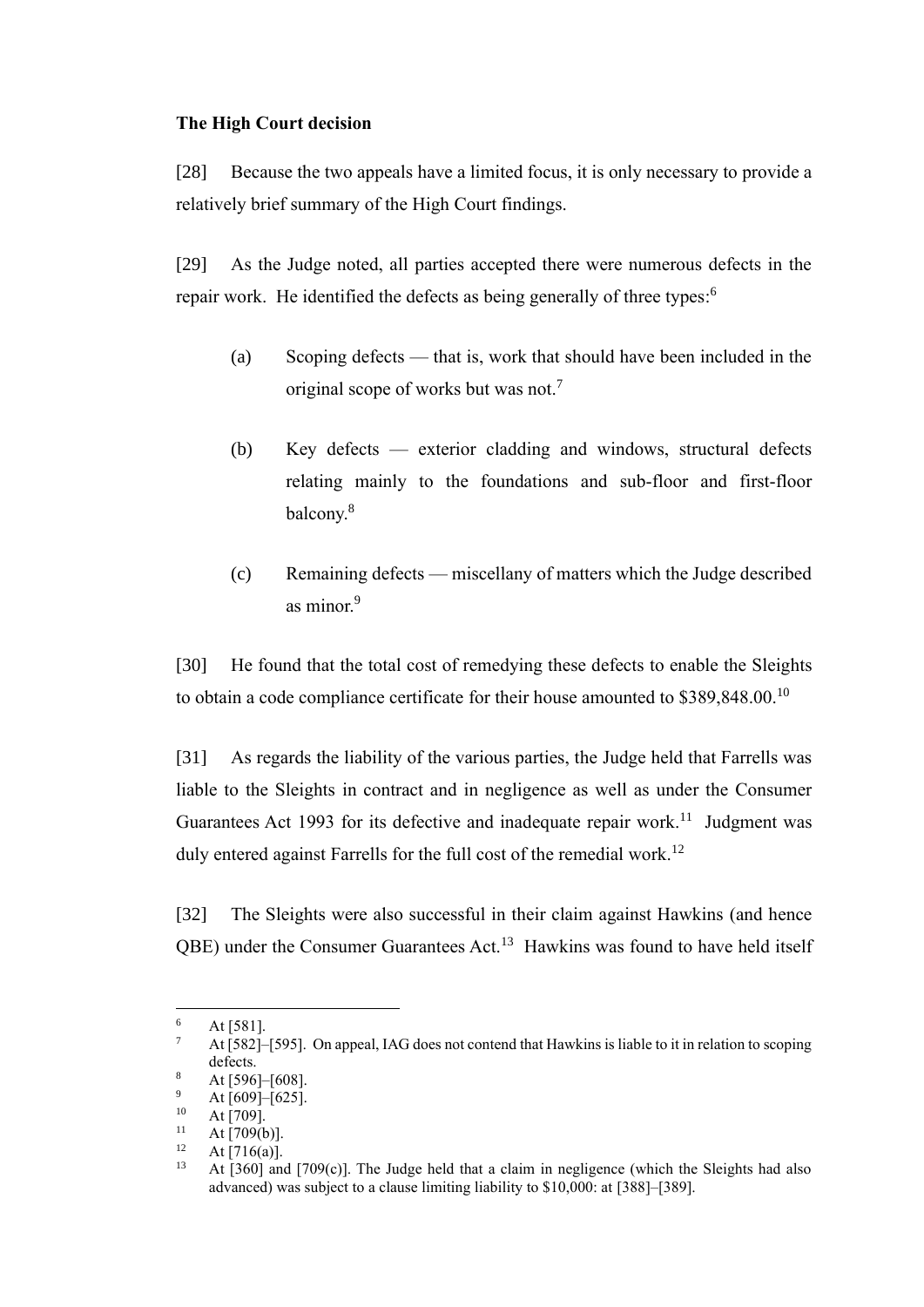out to the Sleights as providing the services of a project manager including monitoring the delivery of the repair works, ensuring that Farrells would undertake properly scoped repairs in a tradesman like manner and ensuring that Farrells would only receive properly certified milestone payments. The Judge accepted on the evidence that Hawkins had failed to carry out those services with reasonable care and skill.<sup>14</sup> He therefore awarded judgment against Hawkins for the full cost of the repairs and entered judgment against QBE for the same sum less its excess of \$50,000.<sup>15</sup>

[33] As regards IAG's liability to the Sleights, the Judge held that the insurance policy was a policy to pay rather than a reinstatement policy. Under the policy, the election to repair rested with the Sleights. IAG's policy obligation was simply to meet the cost of the policy standard once that election was made.<sup>16</sup> The relevant standard was expressed to be "when new", the policy containing a statement "we'll pay … the cost of repairing or rebuilding the home to a condition as similar as possible to when it was new".<sup>17</sup> IAG had failed to discharge that obligation and had therefore breached its contract. 18

[34] The Judge further held that IAG was liable to the Sleights under the Consumer Guarantees Act for failing to appoint a suitable builder, ensuring the scope of works was appropriate, ensuring that Hawkins had adequately monitored the work and properly certified for instalment payments and that Hawkins used reasonable care and skill.<sup>19</sup>

[35] In respect of both causes of action (breach of contract and breach of the Consumer Guarantees Act), the Judge held that like the other three defendants IAG was liable to pay the cost of carrying out the necessary work to remediate the defects and repair the house to a condition such that a final code compliance certificate could be issued.<sup>20</sup>

<sup>&</sup>lt;sup>14</sup> At [380].

 $15$  At [710].

At [153].

<sup>&</sup>lt;sup>17</sup> Emphasis removed.

 $18$  At [195].

At [291]–[295].

 $20$  At [194]–[195], [295].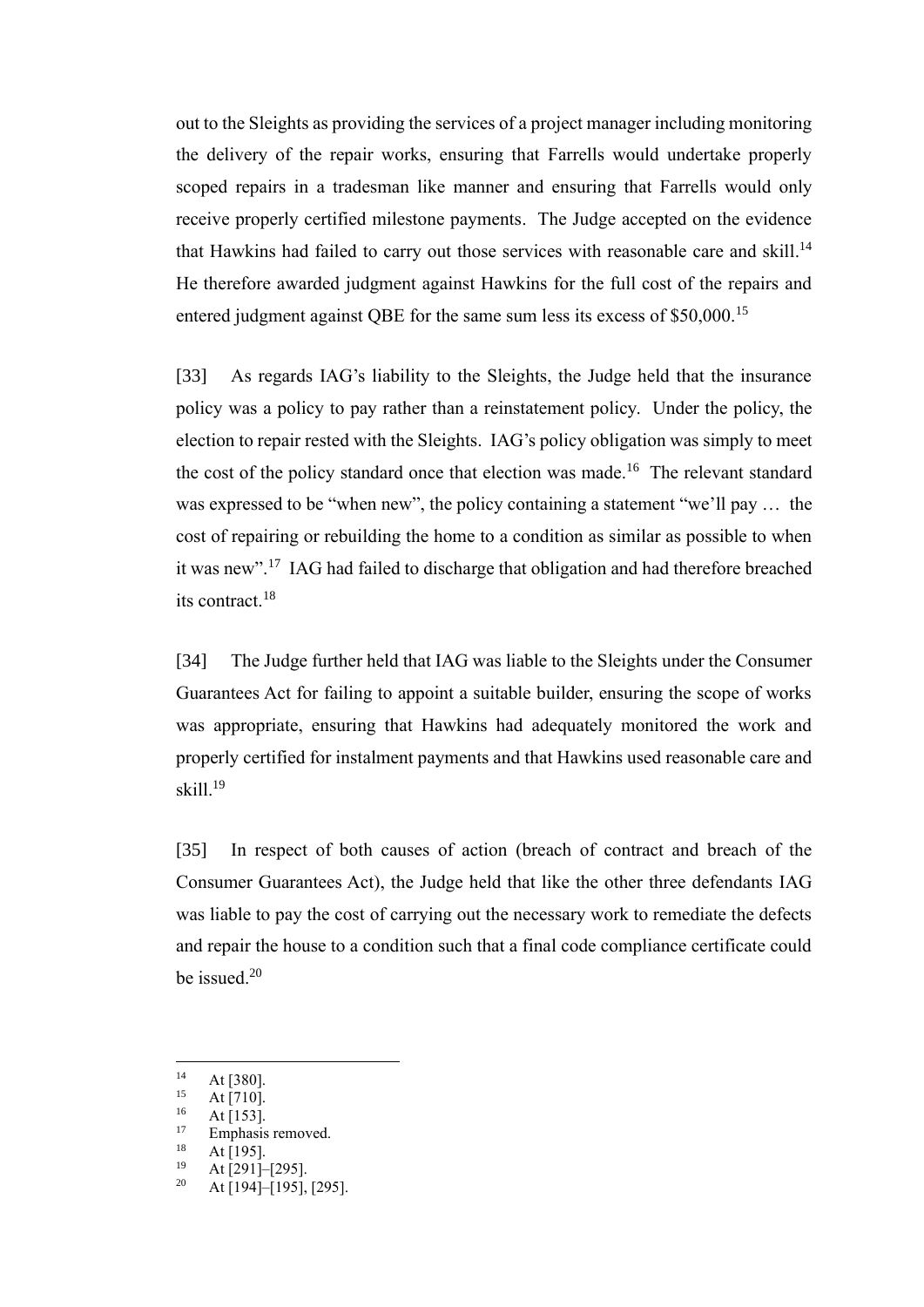[36] In addition to the damages award, the Judge issued a declaration that IAG, Farrells, Hawkins and QBE were jointly and severally liable to pay the costs of alternative housing for the Sleights at a rate of \$685 per week while the remedial work was being undertaken.<sup>21</sup>

[37] Having found that IAG was liable to the Sleights, the Judge then turned to IAG's cross-claim against Hawkins. It will be recalled this was based on an indemnity clause under which Hawkins indemnified IAG in respect of any liability IAG might incur as a result of any breach by Hawkins of its obligations under the RSMA.

[38] That of course raised the issue of what exactly was the scope of Hawkins obligations under the RSMA, in particular its monitoring and certifying obligations.

[39] The Judge held that on a proper construction of the RSMA, IAG and Hawkins had agreed that Hawkins was not to be responsible for the quality of the repair works nor was it to be responsible for monitoring the quality of Farrells' workmanship. It was accordingly not a project manager in the usual sense.<sup>22</sup>

[40] However, it did have an obligation to ascertain whether the work justifying the progress payment had been completed. That meant, the Judge said, that Hawkins had to provide a suitably qualified person to undertake a reasonable naked eye observation of the work and be satisfied the work in question was in place and generally carried out properly although workmanship and quality issues might still need to be addressed by Farrells later through the snag list or otherwise if they arose.<sup>23</sup>

[41] Purporting to apply this interpretation of the RSMA to the facts, the Judge said he was satisfied there were three instances in respect of which Hawkins had clearly breached its certifying payment obligations to IAG under the RSMA.<sup>24</sup>

 $21$  At [677]. The Judge dismissed claims of negligence and estoppel also made against IAG because of an exclusion clause in the building contract: see at [244]. The estoppel claim was also timebarred: see at [325].

<sup>&</sup>lt;sup>22</sup> At [473].

<sup>&</sup>lt;sup>23</sup> At [474]–[475] and [496].

At [496].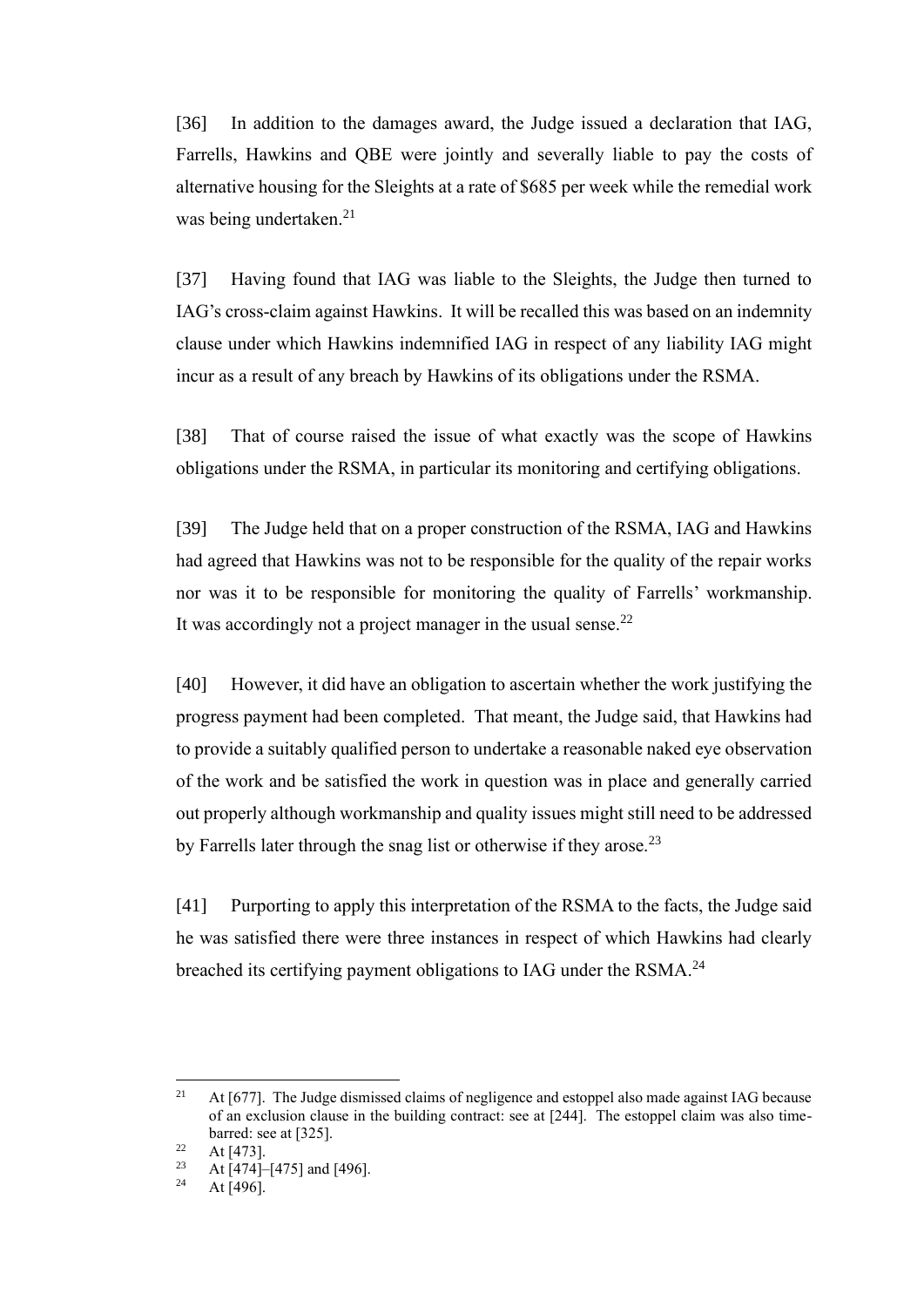[42] The first two instances related to its certifications in June 2014 and September 2014 of two milestone payments relating to the foundations and sub-floor. The work in those areas was the Judge found on the evidence "entirely deficient work which would be obvious on any cursory examination [by a rebuild solution manager]". Hawkins'failure to properly identify this "obviously defective and incomplete area of work" led to IAG making an overpayment to Farrells. The cost of fixing the defective and sub-floor work was \$60,000 and that, the Judge held, was a loss which IAG had suffered as a result of Hawkins' failure to comply with its payment certification obligation and was therefore covered by the indemnity clause.<sup>25</sup>

[43] The Judge further found that Hawkins had breached its obligations to IAG under the RSMA in December 2015 by certifying the final payments totalling \$70,468.96 in circumstances where Hawkins was aware of the existence of reports identifying deficiencies in the repairs.<sup>26</sup>

[44] However, with the exception of these three instances, the Judge held there had been no breach by Hawkins of any other obligation under the RSMA. The upshot was that Hawkins' liability under the cross claim was limited in total to the sum of \$130,468.96 (\$60,000 plus \$70,468.96).<sup>27</sup>

[45] As regards IAG's claim against Hawkins/QBE for contribution, the Judge held contribution under s 17 of the Law Reform Act was not available to IAG because of a finding that neither IAG nor Hawkins was liable to the Sleights in tort and therefore were not joint tortfeasors. Nor was contribution available in equity in light of his finding that Hawkins was not responsible for ensuring the quality of Farrells' workmanship. That finding meant IAG and Hawkins did not have shared liability for the same damage and it also meant the substantial justice of the case did not favour contribution being awarded against Hawkins over and above that achieved through the cross-claim.<sup>28</sup>

<sup>&</sup>lt;sup>25</sup> At [498]–[508].

 $26$  At [509]–[511].

At [520]–[521].

<sup>&</sup>lt;sup>28</sup> At [547]–[555].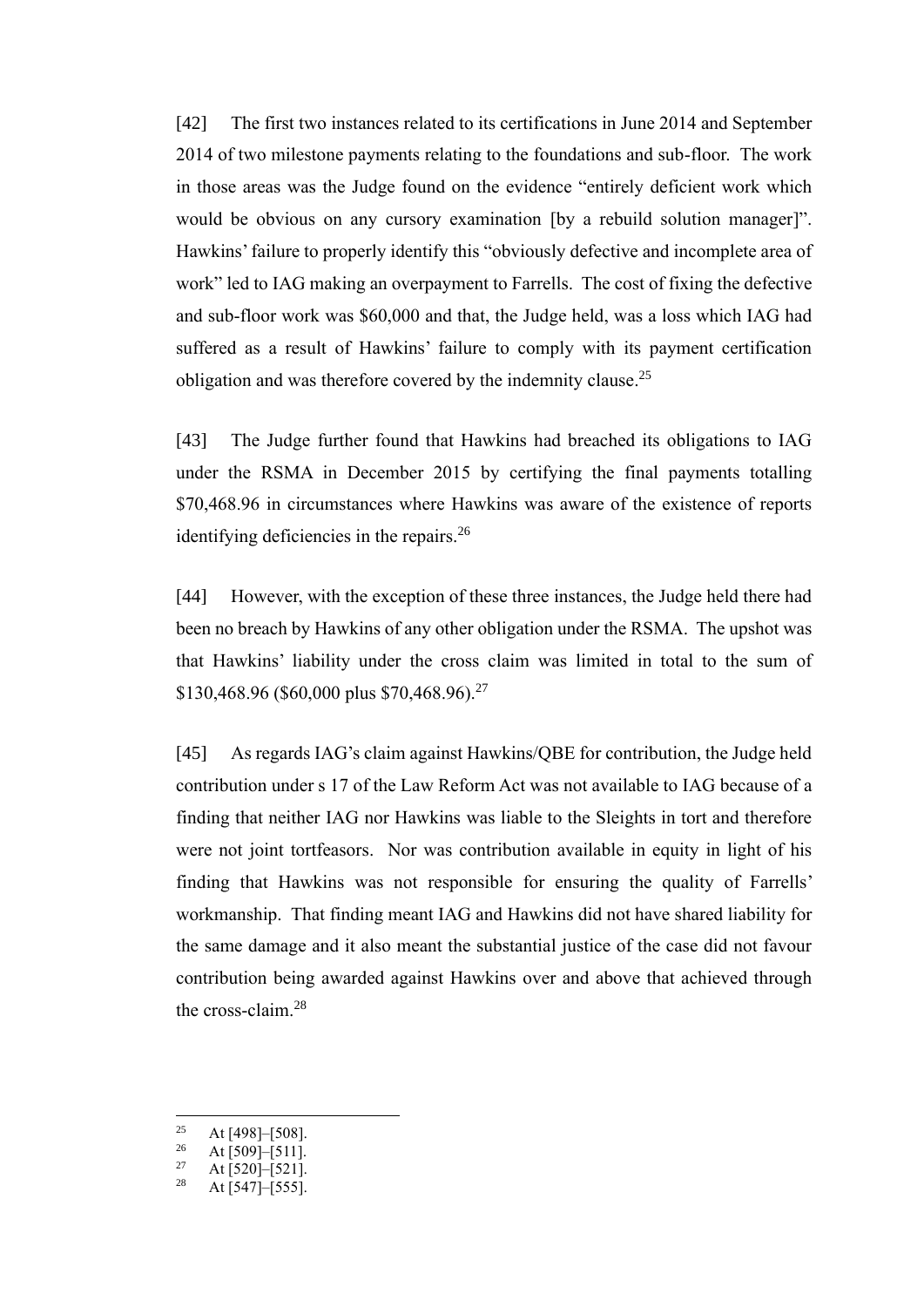[46] On IAG's view of it, the Judge's finding about the limited and narrow scope of Hawkins' responsibilities to IAG under the RSMA is inconsistent with his findings about the extensive quality obligations Hawkins owed to the Sleights. We address that argument in more depth later. At this juncture it is sufficient to note that the Judge acknowledged the inconsistency but justified it primarily on the basis that IAG's marketing material provided to the Sleights represented Hawkins as having a greater role than it actually did under the RSMA. Hawkins was represented to the Sleights as being a project manager with a quality assurance role. Hawkins was aware of the way it had been described in the material and did nothing to correct that impression. It effectively acquiesced in that portrayal of its functions and therefore accepted those obligations. The Sleights had no knowledge of the RSMA.<sup>29</sup>

### **The appeal and cross-appeal relating to IAG's indemnity claim against Hawkins CA659/2020**

#### *The position taken by the parties*

[47] The Judge's finding upholding part of IAG's indemnity claim against Hawkins is the subject of both an appeal by IAG and a cross-appeal by Hawkins/QBE. IAG contends it should have been awarded the full amount of the damages it had to pay the Sleights except those relating to the scoping defects. For its part, Hawkins/QBE does not challenge the Judge's finding against it in relation to the foundations and sub-floor but contends he erred in finding it had breached the RSMA in December 2015 by certifying the final payments.

[48] Prior to the appeal hearing, IAG's counsel Mr Gedye QC filed a memorandum advising that IAG would no longer be opposing the cross-appeal. He said that IAG accepted the Judge's decision in relation to the final payments was erroneous and could be set aside.

[49] IAG's concession was appropriate. There were a number of difficulties with the Judge's finding on this point. IAG's claim for indemnity was indemnification for the amount of its liability to the Sleights, not reimbursement of any overpayment to Farrells. The basis of the Judge's finding appears to have been Hawkins' knowledge

<sup>&</sup>lt;sup>29</sup> At  $[261]$ – $[266]$ .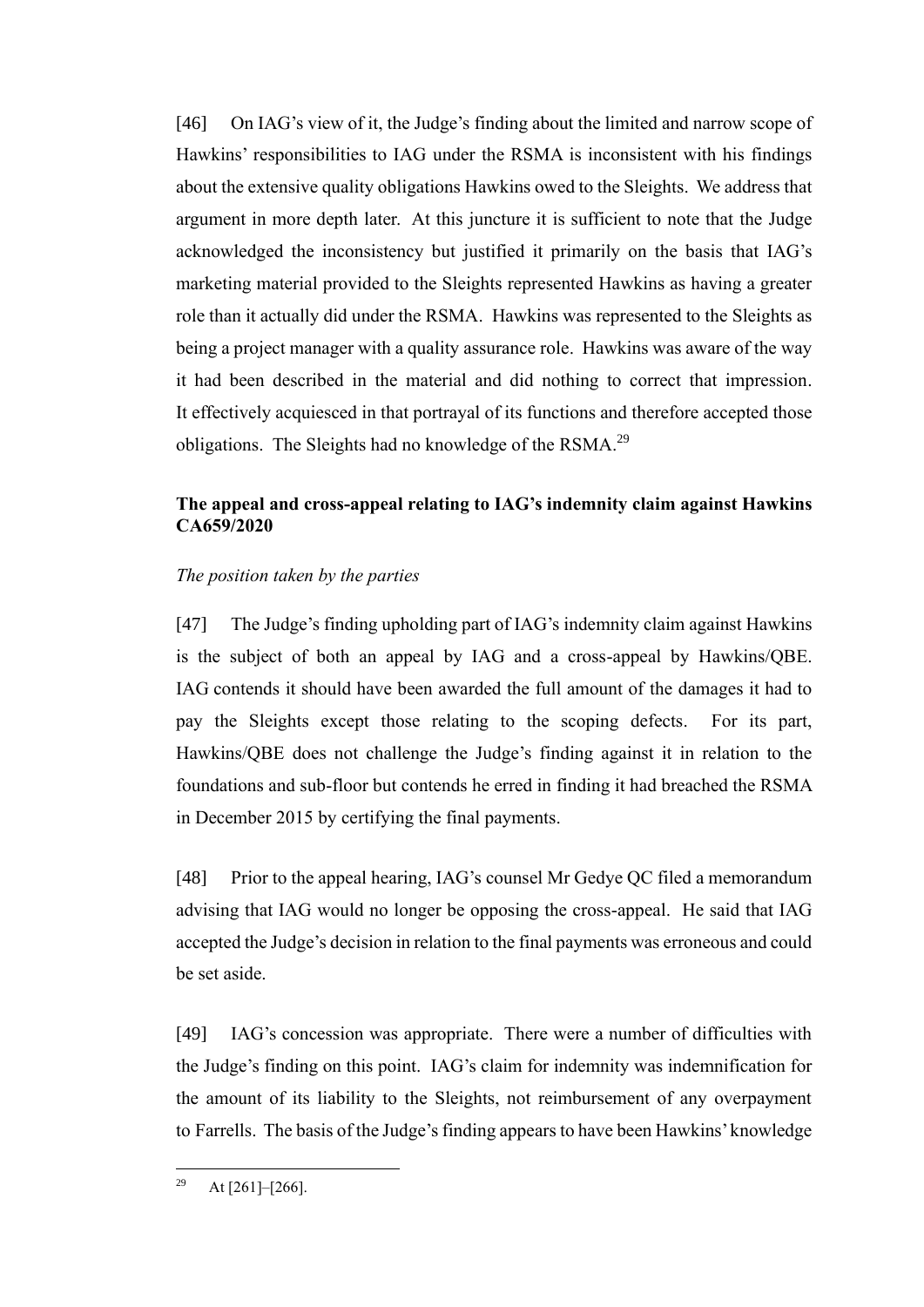of the defective nature of the earlier repair work it had already certified. However, given that IAG itself also knew of the defects at the time of the final payments, that was clearly not a tenable basis of liability and nor in any event was it an argument advanced by IAG at trial. Further, there was evidence that after considering whether payment should be withheld, IAG instructed Hawkins to approve the works for payment.

[50] In short, as submitted by Mr McLellan QC for QBE, even if Hawkins' certification of the final payments was a breach of the RSMA, IAG did not rely on the certification and nor did it cause IAG loss.

[51] The cross-appeal is therefore allowed and the relevant finding of the High Court quashed.

[52] Turning then to IAG's appeal.

[53] At the hearing before us, it became clear that in some ways the parties were not quite so far apart in their respective interpretations of the RSMA as might at first have appeared. Both agreed that the concept of completion is critical and that the scope of Hawkins'responsibility for the defects primarily turns on what was meant by "completion" in cl 5.6 of sch 2 and cl 9.2(b).

[54] The parties also agreed that while the RSMA did not require Hawkins to underwrite or guarantee Farrells' workmanship, or to carry out a painstaking audit of the work, it did nevertheless impose a limited quality obligation. The burning question was how limited — where on the spectrum between a full warranty of quality and zero responsibility did it properly fall?

[55] While there are passages in the High Court decision that suggest the Judge considered Hawkins had no responsibility at all for the quality of the repair work, he did nevertheless find Hawkins was in breach of the RSMA in relation to the foundations and sub-floor under a naked eye test.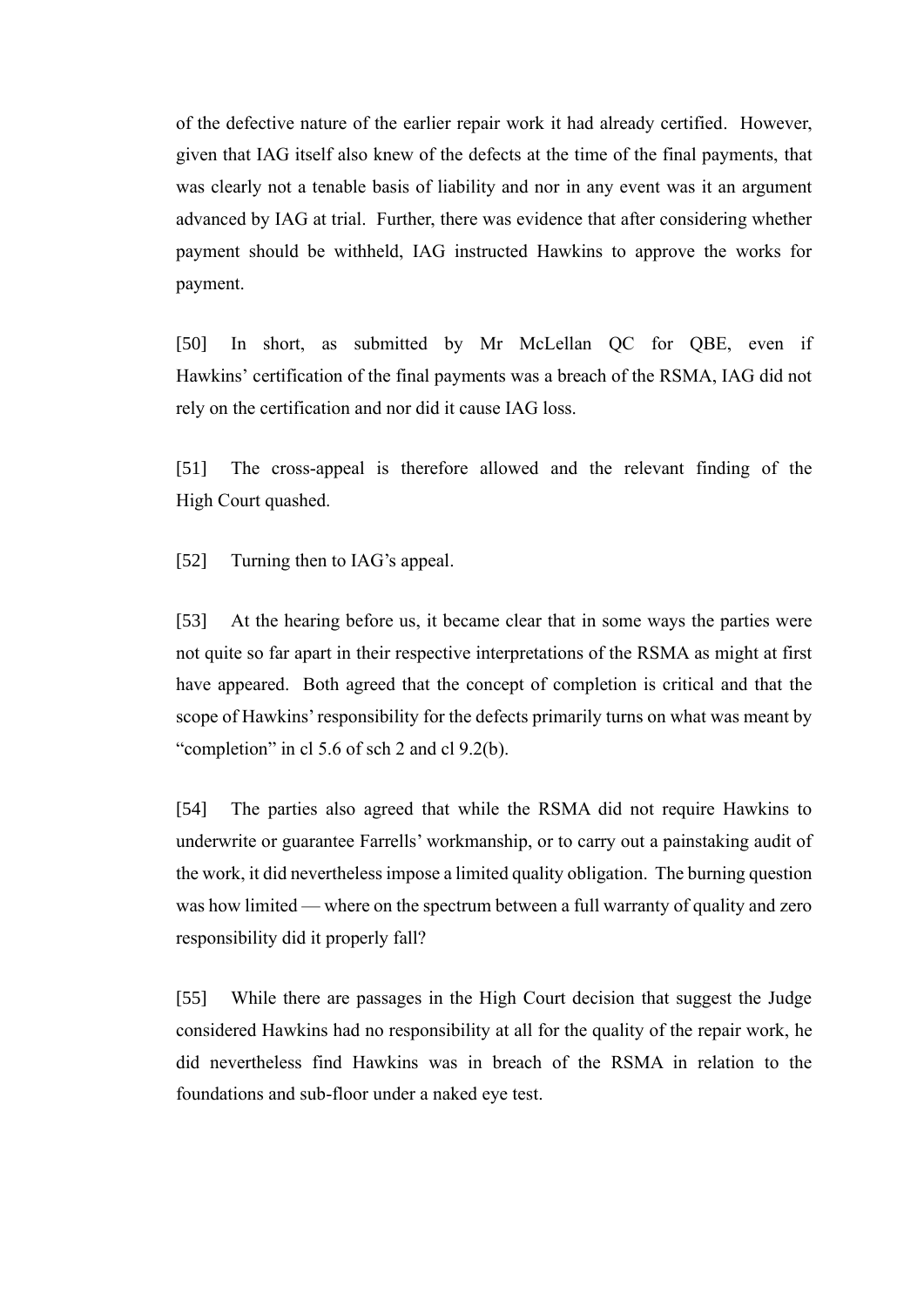[56] Both parties endorse the Judge's naked eye test but differ on what it entails and hence the dispute.

[57] IAG's position is that while there was a limited quality role it was intended to be a meaningful one and that was adequately captured by the Judge's naked eye test. According to IAG, that test means that where visibly defective work existed, the RSMA obliged Hawkins to decline to certify payment. The Judge's error lay in failing to apply the same test to the other defects, all of which were plainly visible.

[58] Developing this central thesis, IAG submitted that it is actually not necessary in this case to determine the precise point where Hawkins' quality obligations sit on the spectrum between zero responsibility and a full warranty as to quality. That is because the evidence shows there are certain minimum standards which the parties intended to apply and those standards are sufficient on the facts of this case to show breaches. The Judge's naked eye test captures those minimum standards even if he did not apply it consistently.

[59] Insofar as some passages of the judgment suggested a narrower test, Mr Gedye submitted they were the result of a series of errors made by the Judge in interpreting the RSMA:

- (a) failing to give primacy to the text;
- (b) making inappropriate use of inconclusive pre-contract negotiations evidence;
- (c) wrongly relying on differences between the RSMA and the 2010 RSMA;
- (d) mischaracterising the status, meaning and effect of operational documents which provided for quality obligations by Hawkins;
- (e) failing to take into account relevant and cogent subsequent conduct evidence;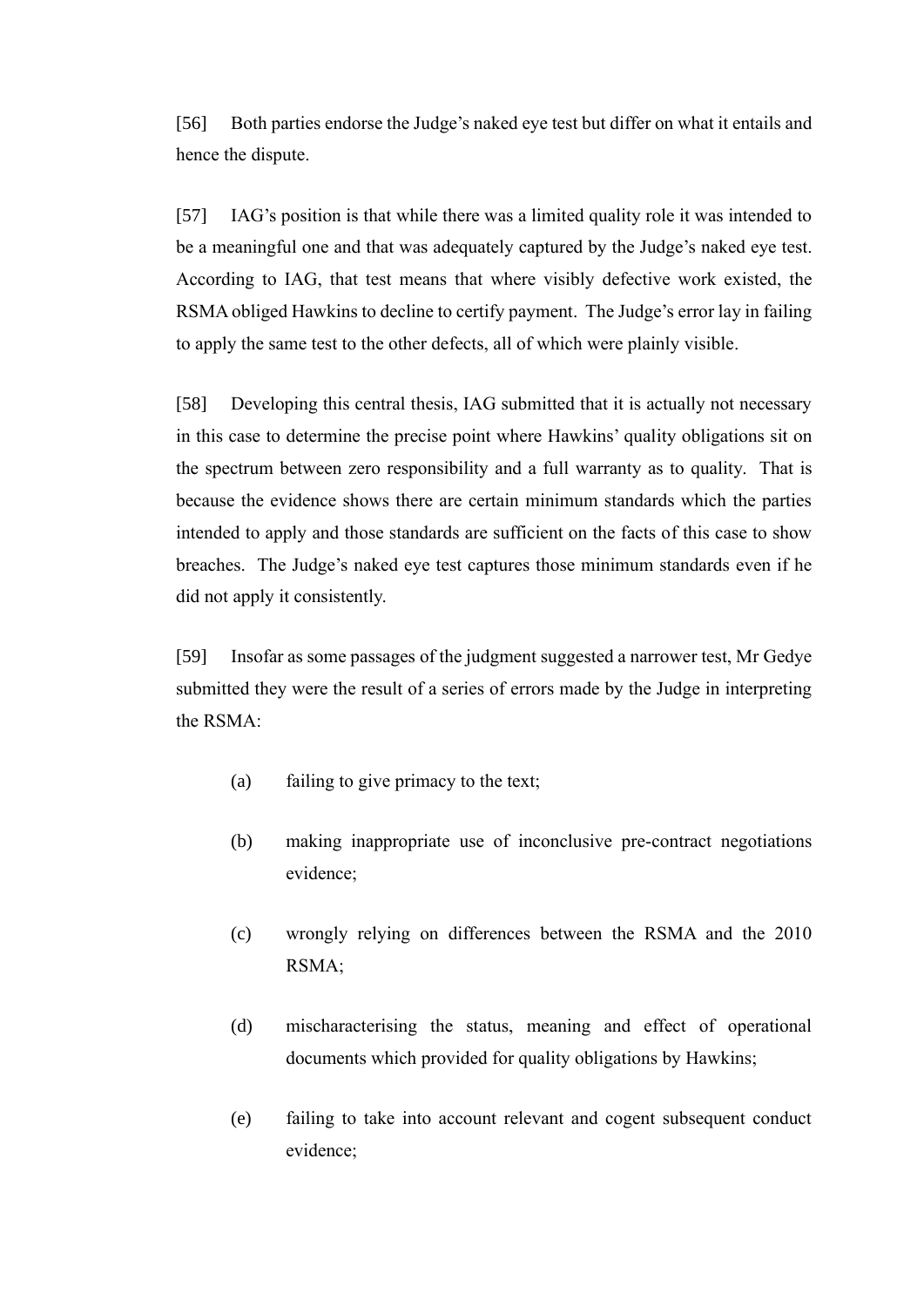- (f) failing to take into account industry practice and understanding of relevant terms in the RSMA;
- (g) taking into account evidence of circumstances arising after contract formation which did not constitute subsequent conduct probative of contractual intention;
- (h) wrongly distinguishing between Hawkins' liability to the Sleights and its liability to IAG; and
- (i) adopting an interpretation that did not make commercial sense.

[60] QBE disputes IAG's interpretation of the naked eye test and says IAG's reference to minimum standards is imprecise and vague. In QBE's submission, the foundation and sub-floor defects were in a different category to the other defects and the Judge was justified in distinguishing between them. QBE emphasises that the contractual standard is completion and the Judge's test involves a naked eye assessment of completion, not freedom from visible defects.

#### *Analysis*

[61] In our view, the wording of the RSMA and the circumstances in which it came into existence fully support the conclusion that Hawkins was only to have a very limited quality assessment function. Its primary role under the RSMA was one of administration and co-ordination.

[62] The 2010 RSMA had been developed in response to the September 2010 Christchurch earthquake. It placed express obligations on Hawkins to "[monitor] the delivery of each Rebuild Solution to ensure the quality, timeliness and cost efficiency of the work undertaken by the relevant Builder". The RSMA at the centre of this case was however negotiated against the different background of the 2011 earthquakes which were of far greater severity than the one in 2010. The damage caused by the 2011 earthquakes was far greater and more widespread.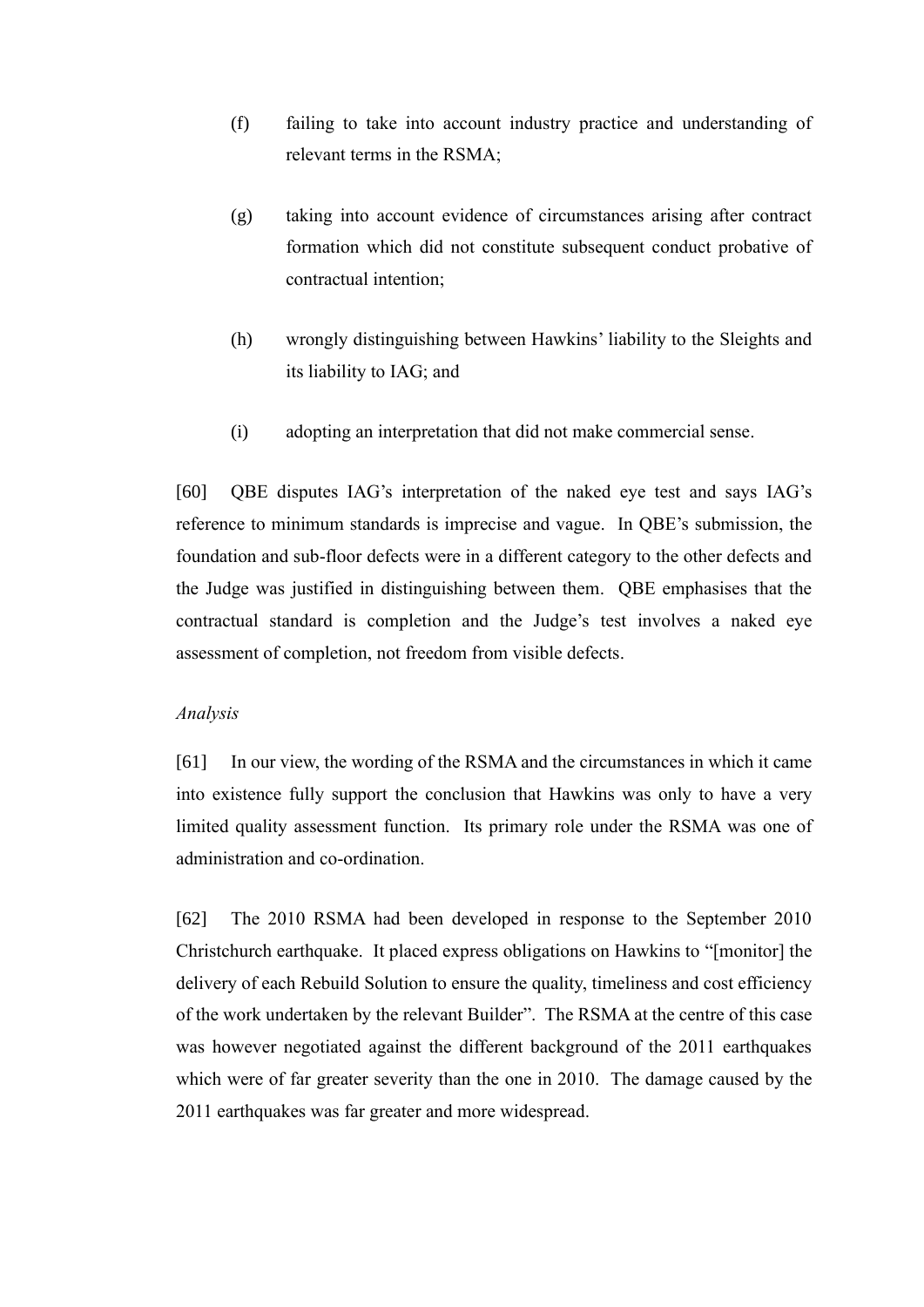[63] The negotiations between IAG and Hawkins for a new RSMA commenced in November 2011 and continued for several months. In our view, the Judge was entitled to have regard to these as illuminating joint intention and thereby the objective meaning of the terms of the RSMA.<sup>30</sup>

<span id="page-15-0"></span>[64] Early drafts submitted by IAG imposed obligations on Hawkins that included a warranty it had inspected the rebuild solution and that it had been completed to an acceptable trade standard. During the negotiations, Hawkins expressed strong opposition to this and other provisions that might make it liable for the quality, timeliness or cost efficiency of the builders. Its position throughout the negotiations was that because of the scale of the repair programme, it could no longer carry the risk of ensuring the quality of building work and did not have sufficient resources to be able to supervise the quality of the repair work. Responsibility for the quality of the building work needed to rest with the builder. IAG responded by removing those draft provisions.

[65] Final agreement was reached in August 2012.

[66] Contrary to a submission made by Mr Gedye, we consider it is instructive and legitimate to compare the provisions of the concluded RSMA with the 2010 version. The case he cites in support of a contention that it was wrong in principle for the Judge to do so (*Newfoundworldsite Site 2 (Hotel) Ltd v Air New Zealand Ltd*) is not apposite. The purpose of the comparison in this case was to identify differences, not similarities between the two documents.<sup>31</sup>

[67] In our view, the comparison between the two documents enhances the probative value of the negotiation evidence, thus providing further support for the contention that one of the central purposes of the new RSMA was to limit Hawkins' role in response to the changed circumstances.

<sup>30</sup> *Bathurst Resources Ltd v L & M Coal Holdings Ltd* [2021] NZSC 85, [2021] 1 NZLR 696 at [76]– [79] per Winkelmann CJ and Ellen France J.

<sup>&</sup>lt;sup>31</sup> *Newfoundworld Site 2 (Hotel) Ltd v Air New Zealand Ltd* [2018] NZCA 261, [2018] NZCCLR 22 at [53].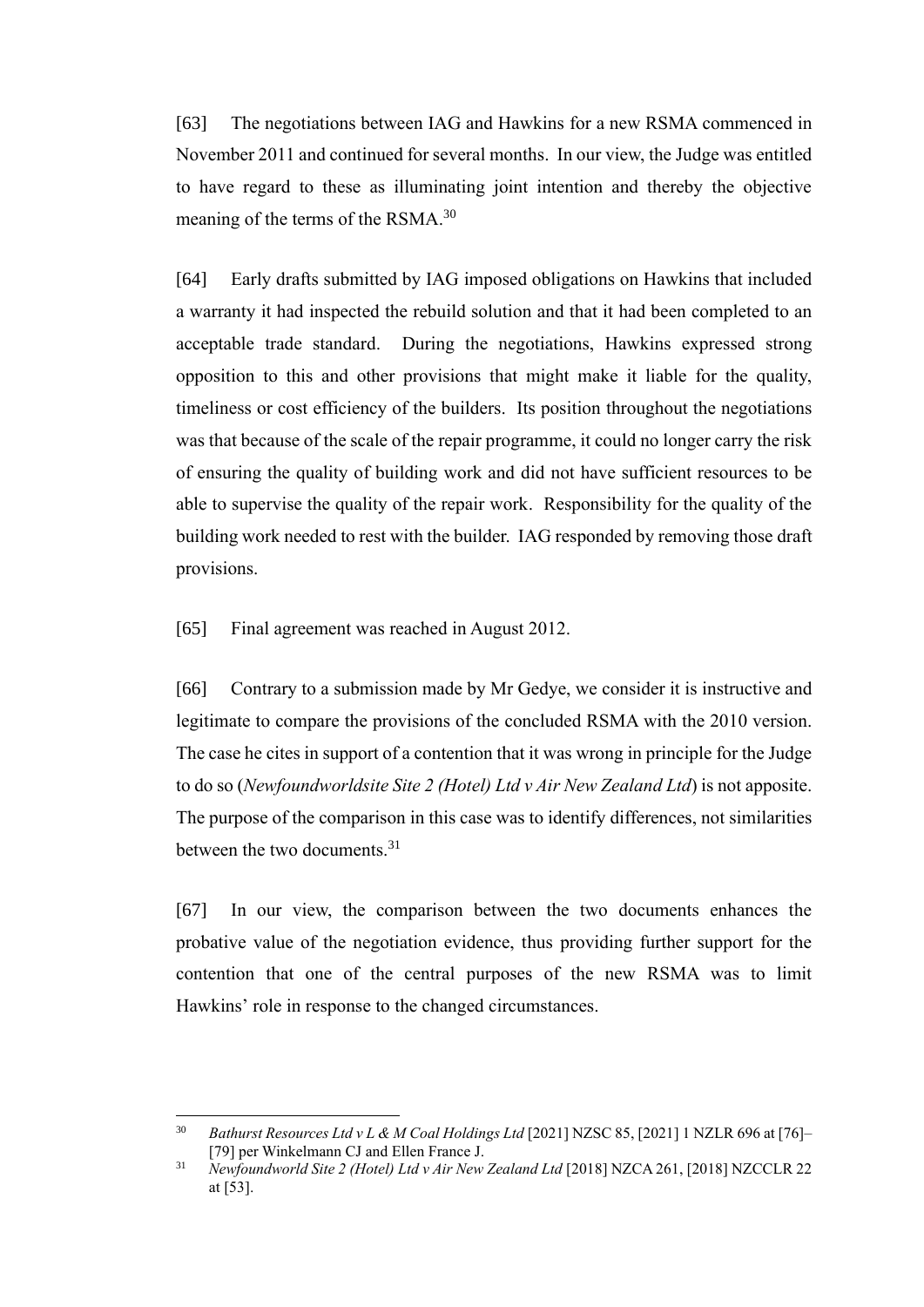[68] That is apparent from a number of key differences between the two contracts. For example, in addition to the clause quoted above which was part of the 2010 definition of management services, the definition of service levels under the 2010 RMSA contained an express reference to "quality of the works and services". There was also a clause that imposed responsibility on Hawkins for ensuring that each customer was "satisfied with the … quality and workmanship … in respect of the relevant Rebuild Solution". Significantly too, the 2010 contract expressly described Hawkins as the project manager.

[69] In stark contrast, the 2012 contract does not contain a single reference to "quality".<sup>32</sup> As mentioned, in sch 2 it lists in over two and a half pages the services Hawkins must provide. The list does not include any obligation to monitor or assess the quality of the repair work. As QBE put it, the word "quality" is conspicuous by its absence. Mr Gedye attempted to overcome this difficulty by pointing out there was no clause expressly excluding quality either. However, in our view, the absence of a provision expressly excluding the obligations IAG contends exists is not a proper basis for finding the obligations existed. The parties effectively excluded them by omission.

[70] In our view it is also significant that unlike the 2010 RSMA, the 2012 contract does not contain any reference to Hawkins being a project manager.<sup>33</sup> Further and very importantly, the price IAG was to pay Hawkins for each rebuild solution was reduced in 2012. Under the 2010 RSMA a rebuild solution fee of 3.5 per cent had been payable together with agreed hourly rates. Under the new contract the amount payable was a service fee of 0.39 per cent, the hourly rates remaining the same as before..

[71] The significant reduction in rate is in our view clearly consistent with greatly reduced obligations. It would not make commercial sense for Hawkins at a time when

<sup>&</sup>lt;sup>32</sup> Schedule 3 of the RSMA refers to a role styled "Quality Controller". However the uncontested evidence was this was a desk-based role and related to ensuring the quality of documentation compiled and kept by Quantity Surveyors and Rebuild Solution Managers.

<sup>&</sup>lt;sup>33</sup> There is a reference to "project management services" in a clause prohibiting Hawkins from providing "project management services (which includes services equivalent to those provided under this Agreement)" to any competitor of IAG. However, the use of that phrase in the context of an exclusivity clause does not take matters any further. The perceived need for the words in brackets also militates against IAG's interpretation of the RSMA.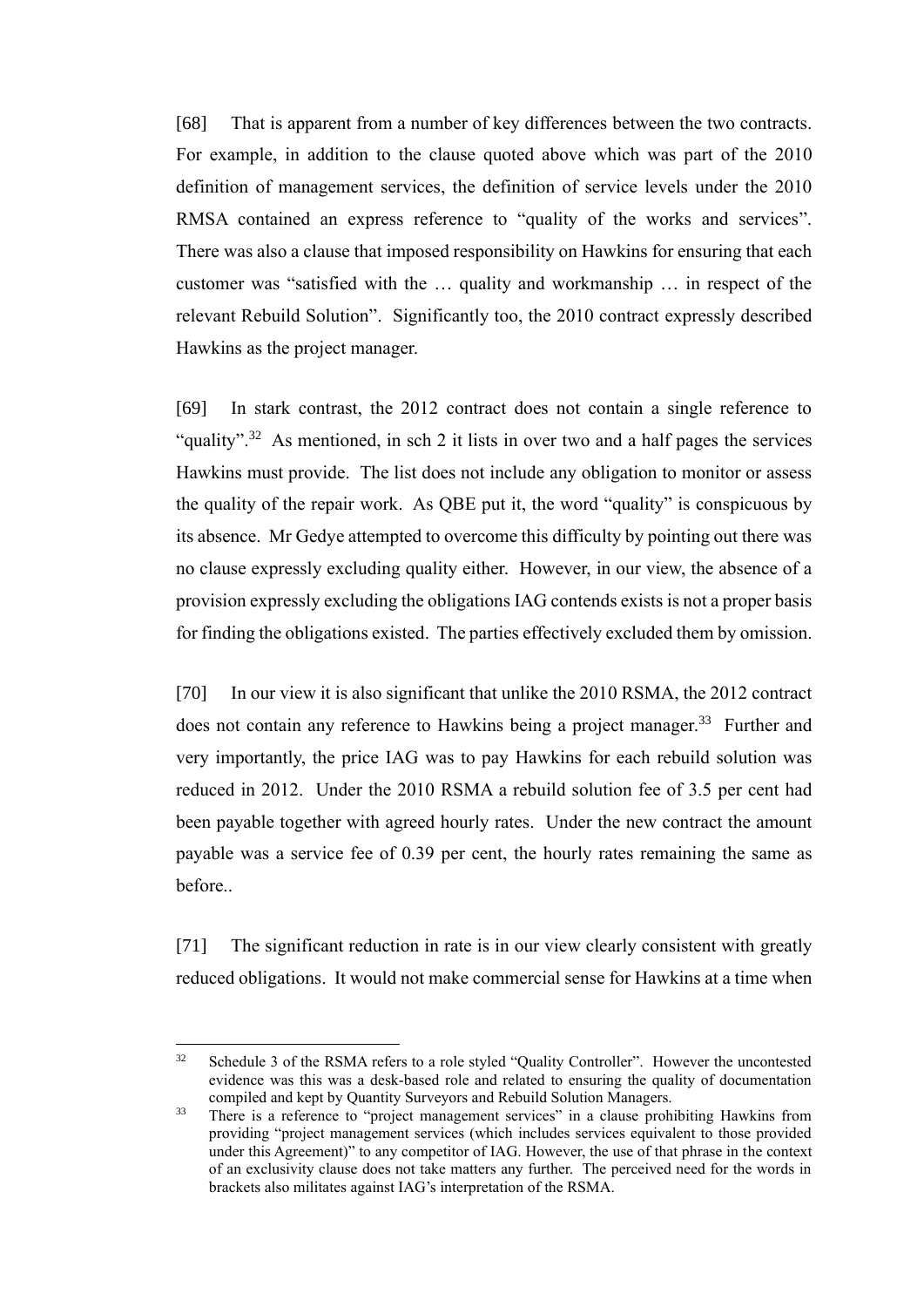it had significant bargaining power (given the demands for its services in Christchurch from IAG's competitors) to have accepted the same risk for significantly less remuneration.

[72] Regard must also be had to IAG's standard building contract and in particular the existence of provision for a defects liability period. That clearly suggests the parties contemplated a payment certificate could be given by a rebuild solution manager despite the presence of defects that could be addressed during the defects liability period.

[73] As submitted by QBE, it is also clear that the milestone payments were not intended as quality control checkpoints. This is apparent from the nature of the milestones themselves which include tasks such as "begin foundation repairs" and "begin exterior painting". The structure and content of the milestone system all point to its primary purpose as being to provide positive cashflow for the builder and thereby limit insolvency risk for builders which would have consequences for the wider repair programme and IAG's clients.

[74] In our view all of the above background must inform the meaning to be attributed to "completion" as it appears in the RSMA.

[75] As previously noted, QBE says the test is a naked eye assessment of completion, not freedom from visible defects. But that begs the question of what is meant by completion if it does not mean freedom from visible defects.

[76] The three main clauses on which IAG relies as importing a quality obligation of the scope it contends for are cl 5.6 of sch 2 and cls 9.1(d) and 9.3.

[77] For convenience we set them out:

…

- 5.6 Inspect the progress of each Rebuild Solution in order to certify completion of each Solution Milestone.
- 9.1 **Payment claims**: Hawkins shall ensure that each payment claim in respect of any Rebuild Solution ("**Rebuild Solution Payment Claim**") must: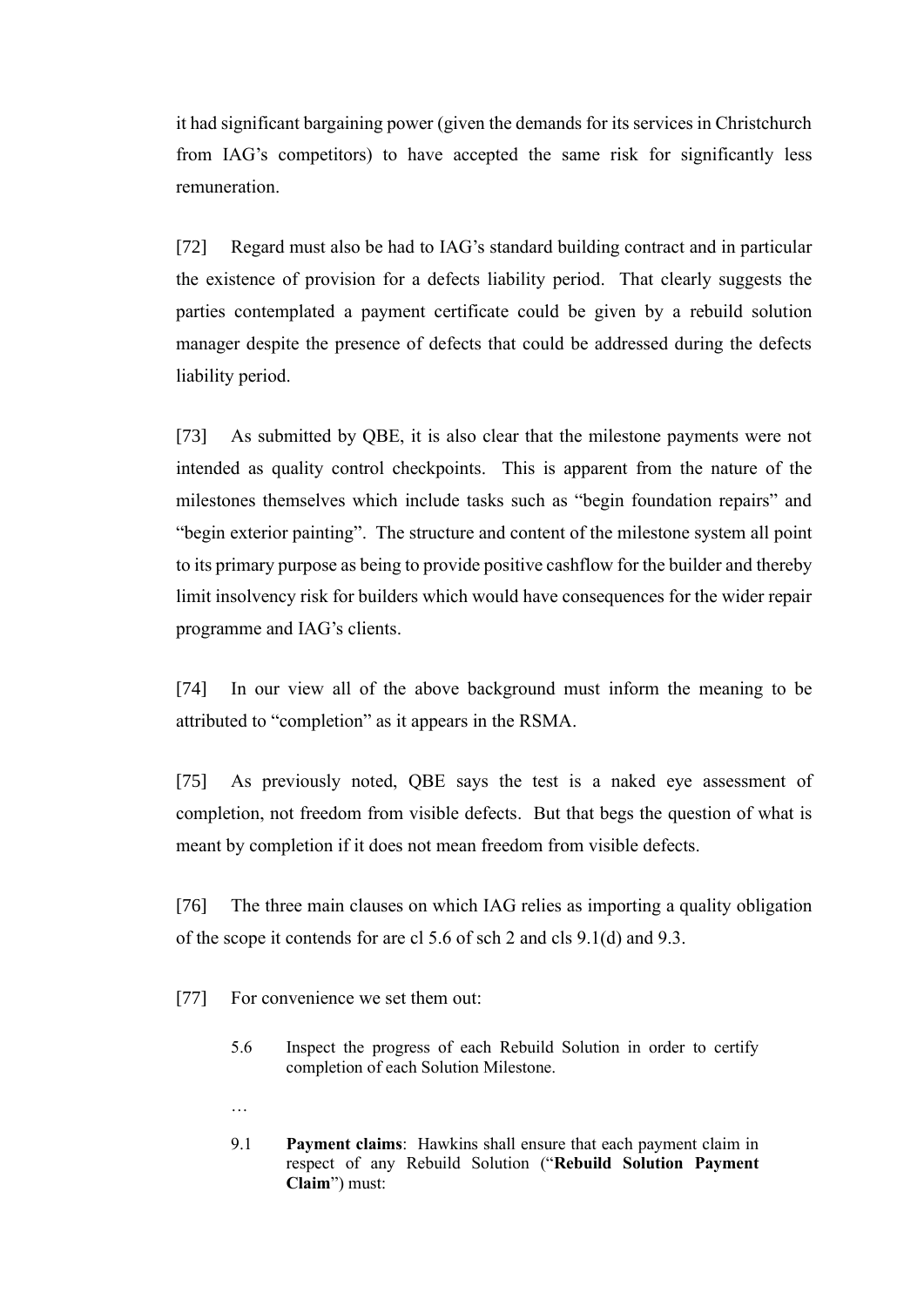(d) contain sufficient information to enable IAG NZ to establish the accuracy of the Rebuild Solution Payment Claim, including (without limitation) a description of the work undertaken and a detailed breakdown of the trades and materials used and the associated rates;

…

…

9.3 **Warranty as to Payment Claims**: Hawkins warrants the accuracy of each Rebuild Solution Payment Claim and any associated information submitted to IAG NZ for payment and that each Rebuild Solution Payment Claim is properly due and payable by IAG NZ in accordance with the provision of the Services as set out in Schedule 2.

[78] IAG submits that work cannot be regarded as completed if it is defective. If defective, it is of necessity not finished (completed) because there is more work to be done. Likewise, how can payment for observably defective work be "properly" due. Or warranted as "accurate". How could work and materials be assessed without considering the quality of the work? A description of the work undertaken inherently includes its quality or whether it has defects and is thus incomplete.

[79] We agree that as a matter of language, the concept of completion carries with it an element of qualitative assessment. That is to say, we agree that it is not solely a quantitative exercise as to whether for example the builder has installed the contracted number of piles. It may encompass, as the Judge found and indeed QBE has accepted, considerations relating to the quality of the method of installation.

[80] However we do not agree that the existence of any defect visible to the naked eye of itself renders the work incomplete and means the payment claim is not accurate or properly due. That in our view is an untenable proposition in light of the text of the RSMA and its context. It would in our view impose an obligation on Hawkins far greater than was intended and effectively reinstate the 2010 position. It would also ignore the fact that it is implicit in the building contract that not all defects are an impediment to certification.

[81] We have considered whether the operational documents relied upon by Mr Gedye detract from this analysis. The documents in question are documents that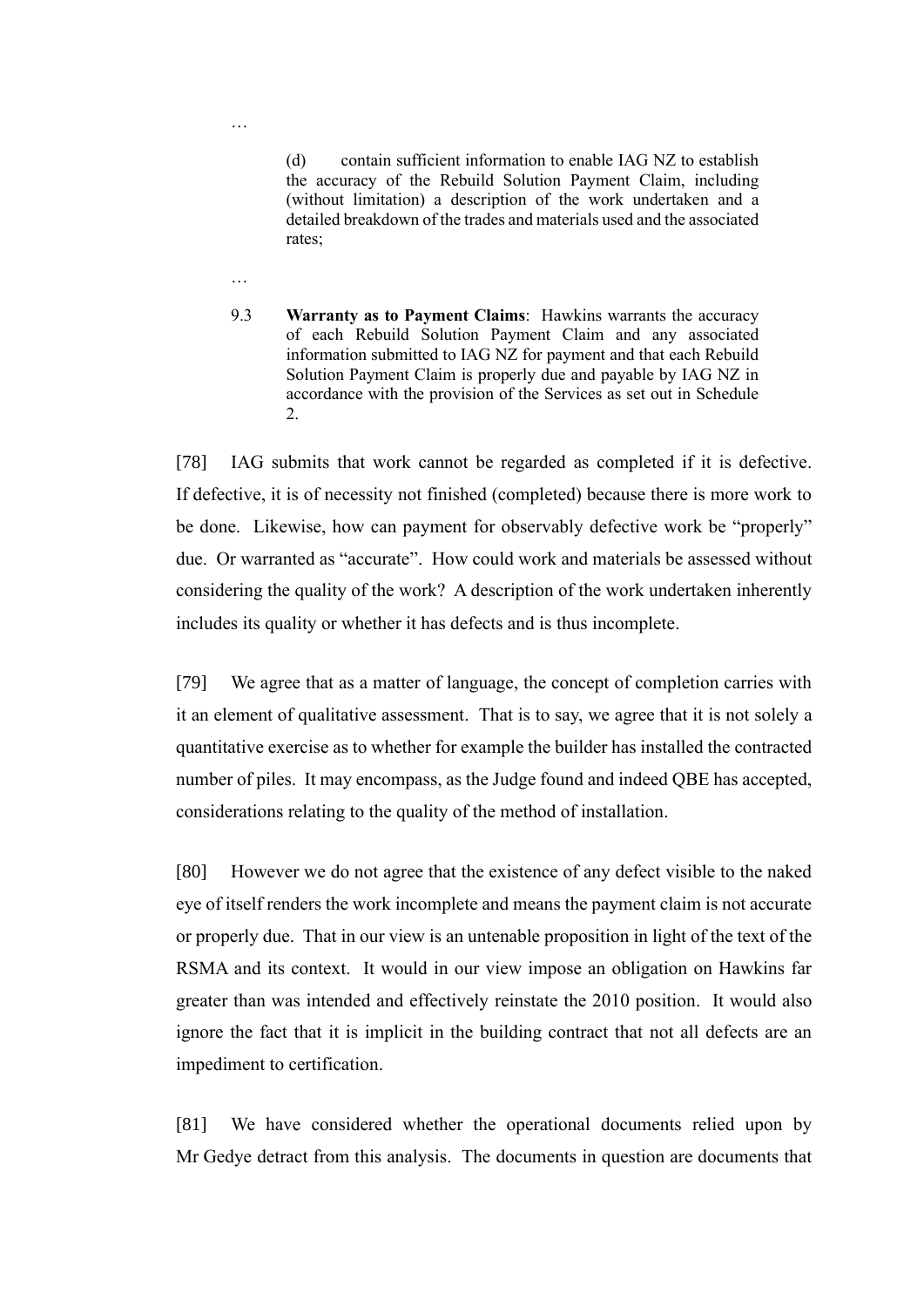were created after the RSMA was signed, in one instance some two years later. They include a manual containing procedures and processes as well as various inspection forms and the building contract specifications. According to Mr Gedye's submission, the RSMA was deliberately high level and general, the parties contemplating that the detail of what would happen on the ground would be provided in these operational documents.

[82] There is no doubt that these documents contain references to quality. However, we are not prepared to attach the weight to them that IAG would have us do.

[83] First, the documents do not have contractual status and cannot be read as part of the RSMA. There is no basis on which they could be incorporated into the contract by reference. Secondly, insofar as IAG relies upon them as evidence of subsequent conduct shedding light on the parties' intentions, there was no evidence that the personnel who drafted them had any involvement in negotiating the RSMA and knew of its background. How then can it be said, as required by the Supreme Court in *Bathurst*, that they represent the views of the relevant corporate party at the time the contract was formed? 34

[84] Thirdly, and in any event, while there are references to quality in the operational documents, the references are not necessarily inconsistent with a limited role regarding quality and therefore do not take matters too much further. As for provisions in the building contract that refer to the quality and standard of building work, they are essentially directed at the builder.

[85] In our view, properly construed "completion" turns not only on the visibility of the defect but also the nature of the defect, its seriousness in terms of the integrity of the building as a whole and the extent of the repairs necessary to fix it. Finishing details and minor defects would clearly not be an impediment to certification. Unfortunately in applying the naked eye test, the Judge did not articulate the basis of the distinction between the foundations and the other defects including in particular the cladding and the windows. That is so even though the cladding and the windows

<sup>34</sup> *Bathurst Resources Ltd v L & M Coal Holdings Ltd*, above n [30,](#page-15-0) at [90] per Winkelmann CJ and Ellen France J.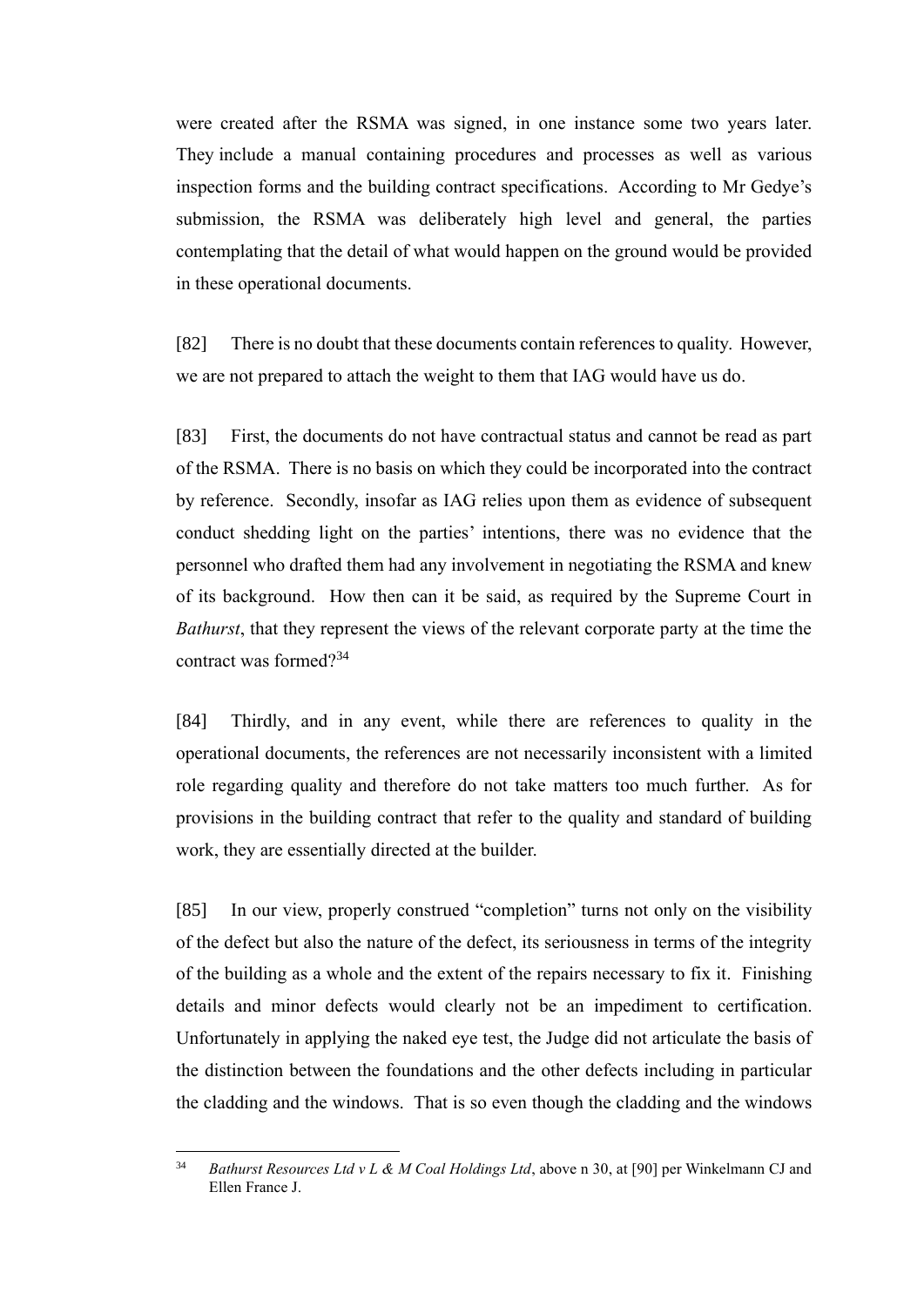were both classified as key defects and cost more to remedy than the defective foundations.

[86] In rejecting IAG's broader formulation of the naked eye test, we have not overlooked the other criticisms made of the Judge's reasoning. However for reasons we now explain we are satisfied they lack substance whether viewed individually or collectively.

[87] First the issue of industry practice. There was evidence about understandings in the building and insurance sector as to the meaning of terms used in the RSMA such as "monitor" and "deliver", evidence which supported IAG's interpretation. We acknowledge that evidence of industry practice and understandings of commonly used expressions can be a useful aid to interpretation.<sup>35</sup> However in the circumstances of this case we are not persuaded it is particularly cogent. That is because we agree with the Judge that the RSMA was a bespoke contract responding to an unprecedented situation.

[88] Mr Gedye also relied on evidence from Mr Geraghty a former Hawkins employee and the builder Mr Farrell that some Hawkins rebuild solution managers did take steps to promote building work quality on the ground. However there was no evidence they did this in response to an instruction from those at a senior level in Hawkins let alone anyone responsible for the negotiation and conclusion of the RSMA. We therefore agree with the Judge that little or no weight can be attributed to this subsequent conduct evidence.

[89] Another criticism made of the Judge's reasoning was inconsistency between his treatment of the liability of Hawkins to the Sleights vis-à-vis its liability to IAG. IAG says his findings in relation to the services provided by Hawkins to the Sleights should have informed his interpretation of the RSMA obligations owed to IAG because these were based on the same facts in respect of Hawkins' role and what it did or did not do. The effect of the decision, Mr Gedye says, is that while carrying out the same task Hawkins owed different duties to the insurer and the insured. And that cannot be right.

<sup>35</sup> At [157] per Winkelmann CJ and Ellen France J.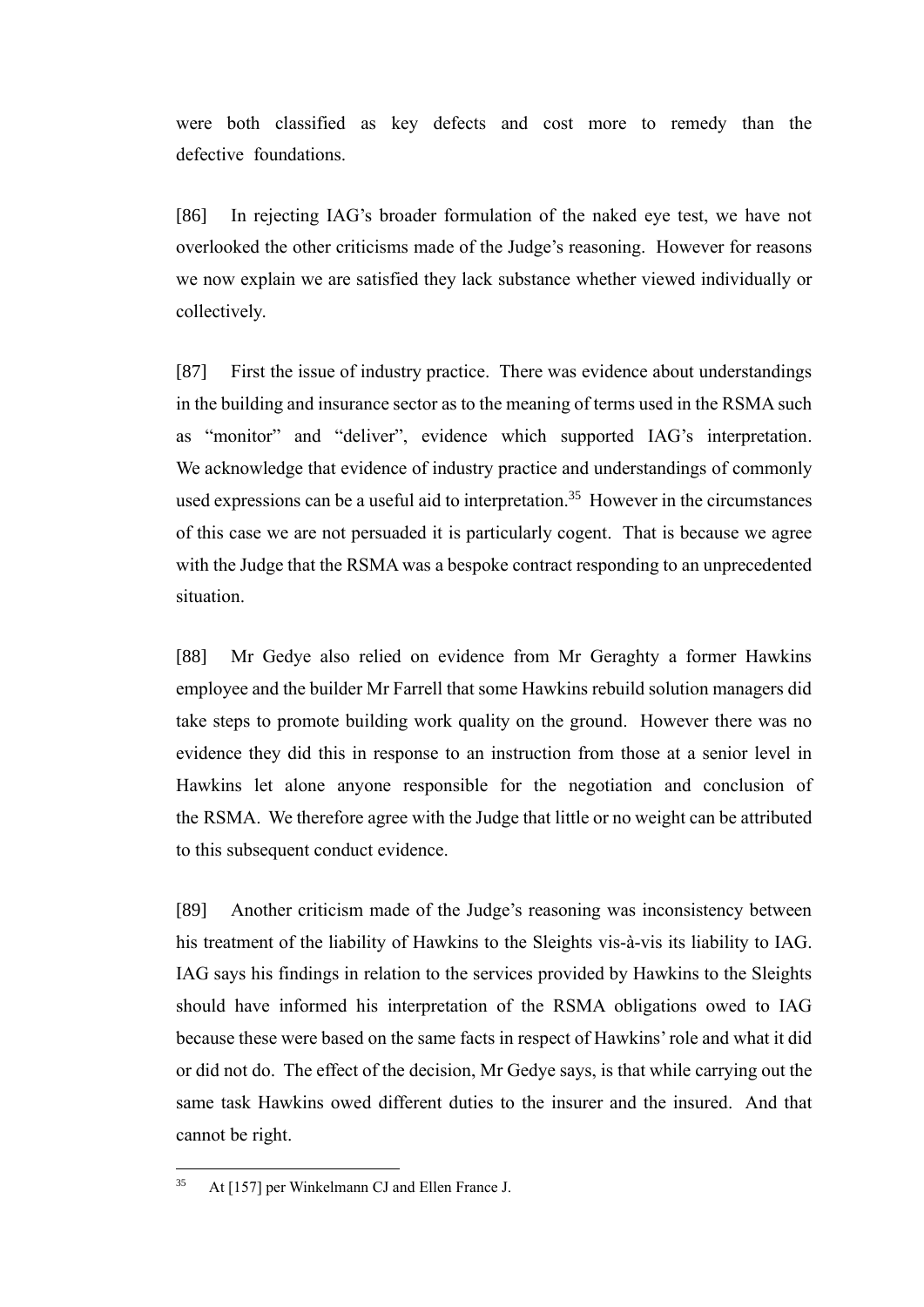[90] The different findings were of course based on different legal pathways and it is well-established that liability arising out of the same act to different people may be concurrent but not necessarily co-extensive. The liability of Hawkins to the Sleights was founded in the tort of negligence and the Consumer Guarantees Act (ie imposed as a matter of law), whereas as between IAG and Hawkins it was exclusively a contract issue. Of itself the fact of different duties is not heretical.

[91] The existence of the promotional material and Hawkins' apparent acquiescence could however, we accept, be capable of being evidence of subsequent conduct bearing on the interpretation of the RSMA. It is reasonable to ask why would Hawkins have not objected to being represented as a project manager with a quality assurance role if that were not in fact its role. Why too would IAG have intended Hawkins to owe owners wide project management duties but only narrow duties to IAG the very entity that was making the payments on behalf of the owners?

[92] There are however answers to these questions in the evidence. The evidence showed that the contracting parties, IAG and Hawkins, had in fact addressed this very issue in the course of pre-contractual negotiations relating to the scope of the indemnity IAG would give to Hawkins.

[93] In a letter dated 23 May 2012, Hawkins' lawyer expressly recorded that representations to homeowners that Hawkins would ensure quality were contractually not the position vis-à-vis IAG. Significantly the letter also stated:

There is a distinction between contractual duties arising between Hawkins and IAG on the one hand, and tortious duties which might arise between Hawkins and the homeowner on the other. The homeowner is not a party to the IAG/Hawkins agreement. It is however not only possible, but likely, that a homeowner faced with a defective workmanship issue would include Hawkins in any proceedings against the builder (for example) particularly if the builder is not of any substance. Whether or not a duty is owed to the homeowner by Hawkins will be a matter for the Court and will depend on the particular facts that arise. …

Given Hawkins limited role under Schedule 2, it is simply unacceptable that an indemnity for third party claims arising from negligence is not given — as drafted there is simply no indemnity as at best, all the current version would cover is [sic] irrecoverable costs on an unsuccessful third party claim.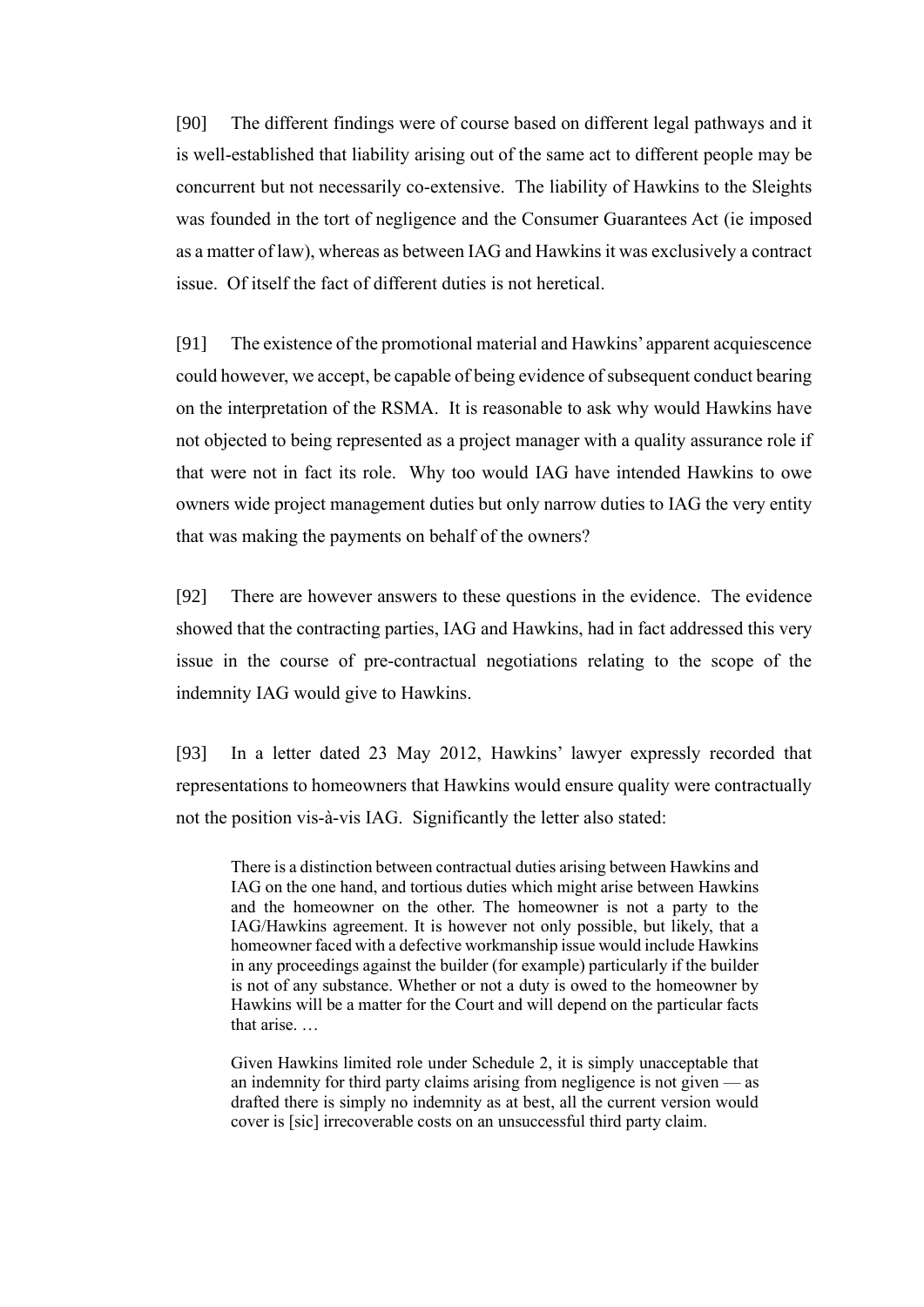[94] The terms of the indemnity provision were modified accordingly as per cl 17.1 of the concluded RSMA:

17.1 **IAG NZ indemnity**: IAG NZ indemnifies Hawkins to the maximum extent permitted by law for all claims (including third party claims), liability, costs (including reasonably incurred legal costs on a solicitor-client basis), losses, penalties and damages (including arising in tort, including negligence) incurred by Hawkins arising from or in connection with this Agreement, except to the extent caused by a breach of this Agreement or by any reckless, fraudulent or wilful act or omission by Hawkins or any of its Personnel or Hawkins or its Personnel acting outside the scope of their responsibilities under this Agreement.

[95] In those circumstances, we are firmly of the view that any significance that might be attributed to the legal relationship between Hawkins and the Sleights for the purposes of interpreting the RSMA is negligible.

[96] Finally we address IAG's argument that the High Court's findings offend commercial common sense. Mr Gedye submitted in effect that if the Judge was correct, what was the point of IAG engaging Hawkins if its role was one that conferred only marginally greater benefits beyond those which certification by the builder itself would have conferred. Under the Judge's interpretation, the builder was the party solely responsible for quality and yet the whole RSMA system was substantially based on distrust of builders and the need to check their output. Mr Gedye further submitted IAG could not have intended that it would be required to pay for defective work, the scale of the earthquake repair programme making such an intention less likely, not more as the Judge assumed.

[97] These submissions were essentially premised on the basis that the Judge found Hawkins was to have no responsibility at all for the quality of a builder's work. But that was not the case and nor is it the case under the expanded test we have formulated. What in our view would not make commercial sense would be for Hawkins to have agreed to obligations that mirrored the obligations it had under the previous contract for significantly less money. It would also not make sense for two commercially sophisticated legally represented parties to have failed to spell out in express terms what would be one of if not the most important of Hawkins' obligations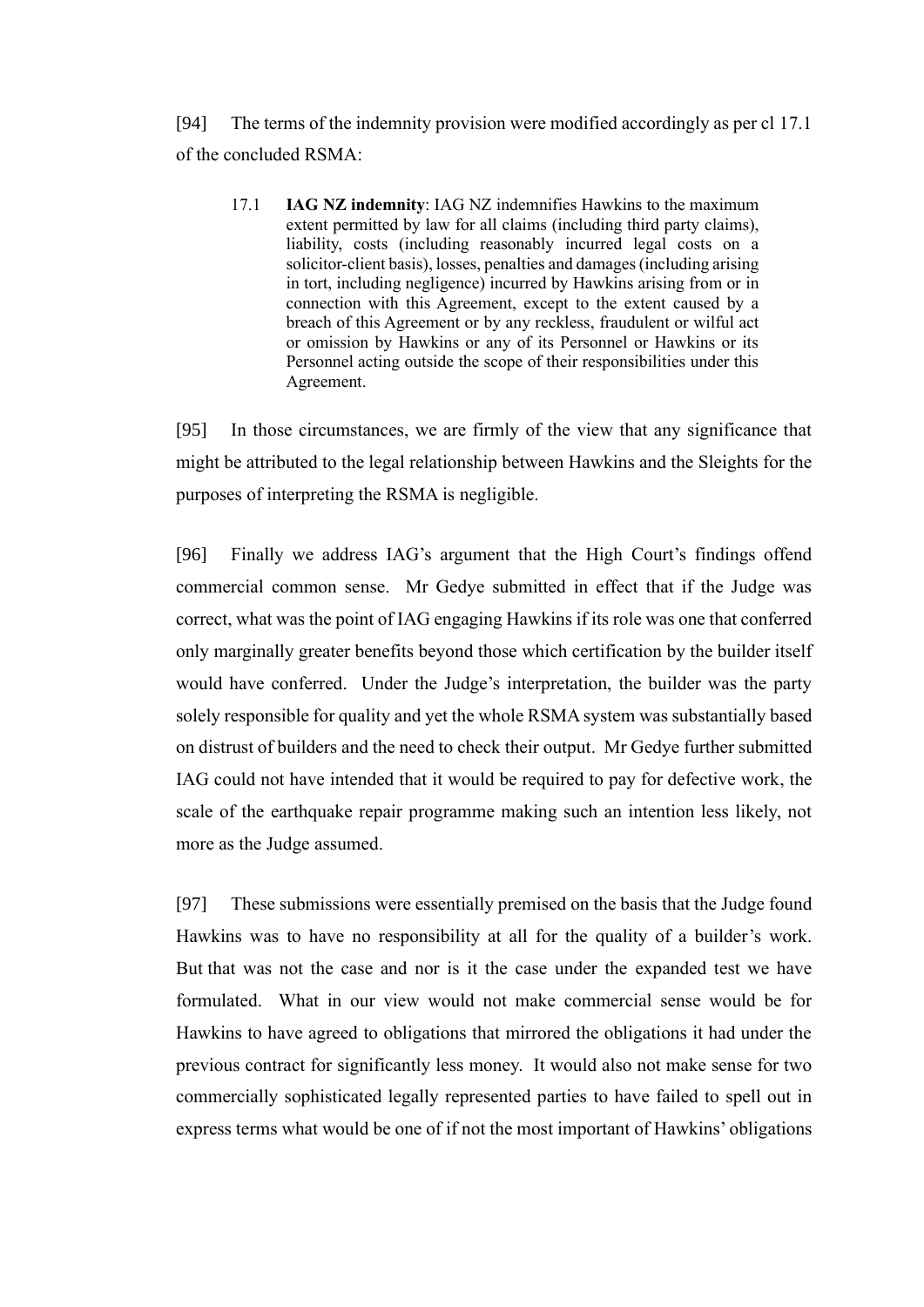in the contract and instead chosen to leave it to "inherent" reasoning. That would be a very oblique approach to contract drafting.

- [98] Drawing all these threads together, we have reached the following conclusions:
	- (a) It was a breach of Hawkins' monitoring and certification obligations under the RSMA to certify completion of work if that work contained defects that were both visible to the naked eye and of a significant nature in terms of the integrity of the building as a whole and the extent of the repairs necessary to rectify them.
	- (b) Applying that construction of the RSMA to the facts of this case, viewed globally, the defects as found by the Judge relating to the cladding and the windows including the structural defects of the first-floor balcony were an impediment to certification.
	- (c) Those defects were in the same category as the foundations and sub-floor defects.
	- (d) All other defects found by the Judge were not an impediment to certification.

#### **Outcome of IAG's appeal against Hawkins/QBE in CA659/2020**

[99] Both the appeal and cross-appeal are allowed.

[100] As to the monetary consequences of our decision, the parties sought an opportunity following determination of the appeal issues to reach agreement on the sums owing by each to the other in light of our determinations.

[101] We agree that is appropriate. In the event agreement cannot be reached on the calculations, we reserve leave to the parties to seek further orders in respect of quantum and the form of final judgment orders.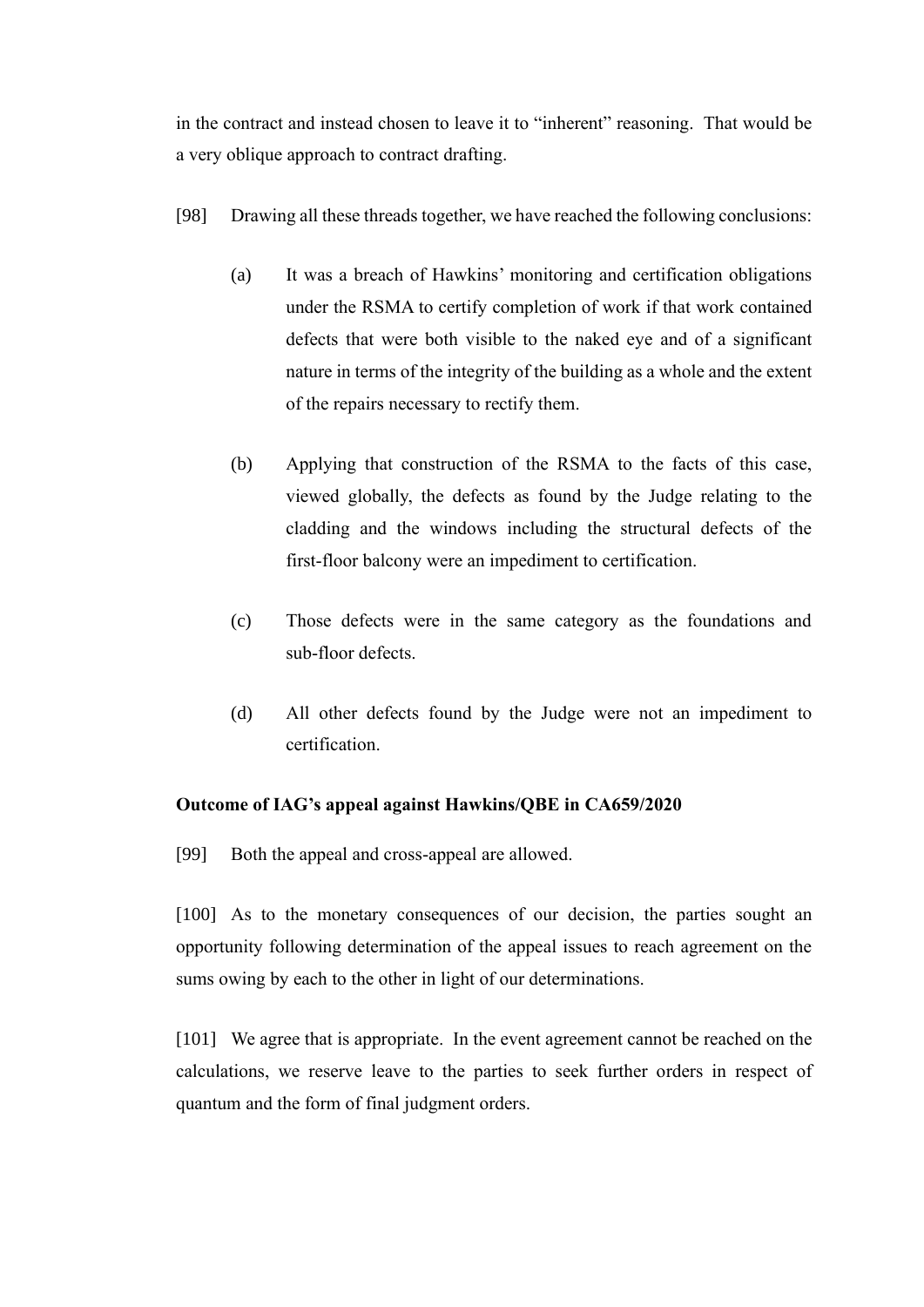[102] We also reserve the question of costs with leave being granted for the parties to come back to the Court in the event costs are unable to be agreed.

# **Appeal against the decision to award interest CA156/2021**

[103] This appeal is a dispute between IAG and the Sleights.

[104] As mentioned, the Judge awarded damages against IAG in the sum of \$389,848.00 representing the cost of remedying the defective repairs. In a separate judgment, he awarded interest on that figure from 19 June 2015 to the date of the substantive judgment, 30 October 2020.<sup>36</sup> The significance of 19 June 2015 is that this was the date on which IAG received the Axis report identifying significant defects in the repair work and the Sleights requested funds to undertake the necessary remedial work.

[105] The award of interest was made under s 87 of the Judicature Act 1908.<sup>37</sup> Section 87(1) states:

- (1) In any proceedings in the High Court, the Court of Appeal, or the Supreme Court for the recovery of any debt or damages, the court may, if it thinks fit, order that there shall be included in the sum for which judgment is given interest at such a rate, not exceeding the prescribed rate, as it thinks fit on the whole or any part of the debt or damages for the whole or any part of the period between the date when the cause of action arose and the date of the judgment: provided that nothing in this subsection shall—
	- (a) authorise the giving of interest upon interest; or
	- (b) apply in relation to any debt upon which interest is payable as of right, whether by virtue of any agreement enactment, or rule of law, or otherwise; or
	- (c) affect the damages recoverable for the dishonour of a bill of exchange.

 $^{36}$  Costs and interest judgment, above n [2,](#page-2-0) at [28].<br><sup>37</sup> The interest regime under s 87 of the Judicature

<sup>37</sup> The interest regime under s 87 of the Judicature Act 1908 has been replaced by the Interest on Money Claims Act 2016. However, the latter only applies to proceedings filed after 1 January 2018. Under the relevant transitional provision, in pt of sch 1 of the Interest of Money Claims Act, proceedings filed before that date continue to be governed by s 87. The Sleights filed this proceeding on 6 October 2017.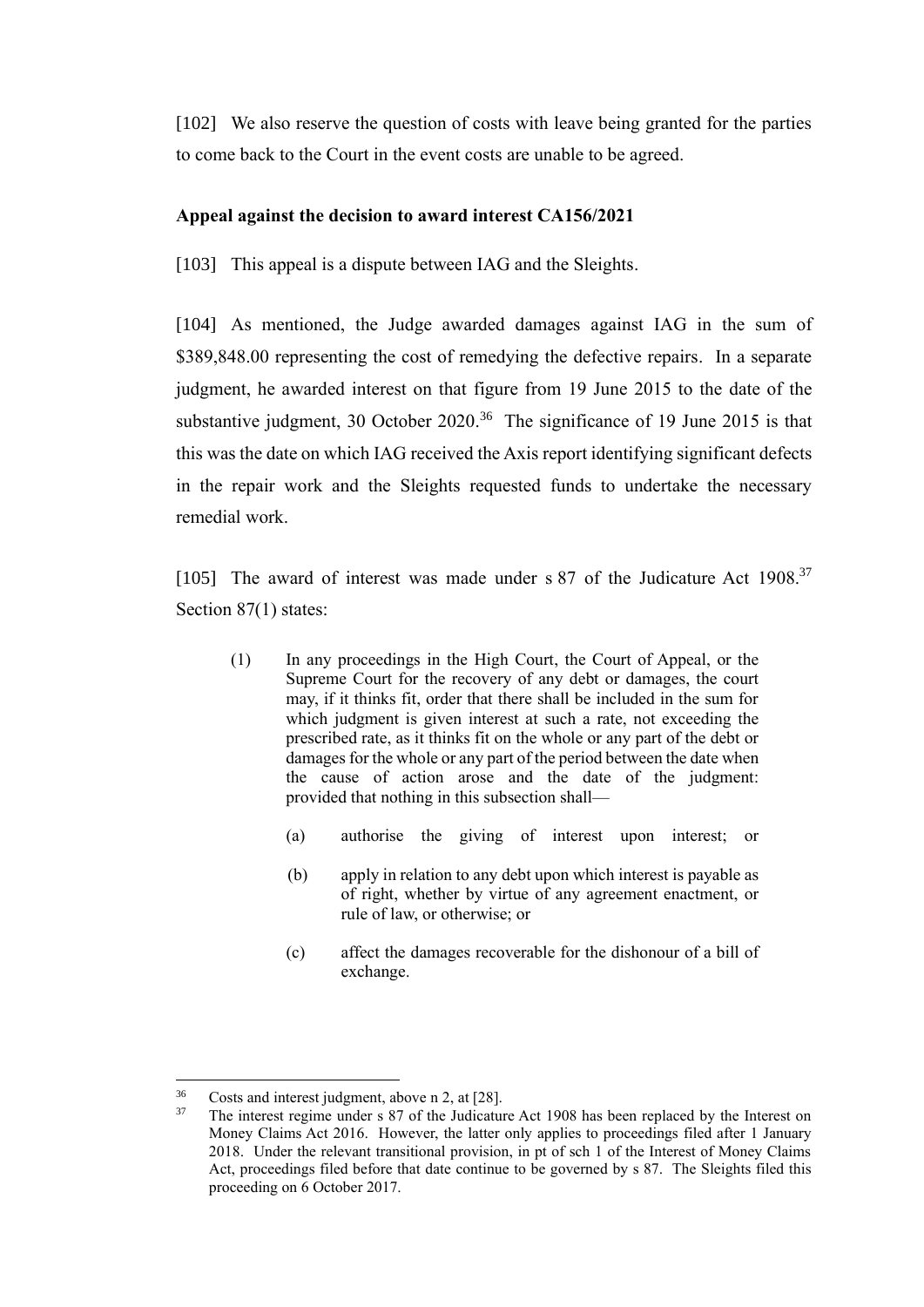[106] The damages awarded to the Sleights were calculated on the basis of current repair costs, not the rates prevailing in 2015. The Judge acknowledged the existence of authority cited by IAG which has held that in such a situation interest should not be awarded. However, in his view, justice in the circumstances of this case required that interest should be paid in order to fairly compensate the Sleights.<sup>38</sup> The Judge said that there were various factors that supported this conclusion.

<span id="page-25-0"></span>[107] The first was that the cases cited by IAG were distinguishable because they involved tort claims whereas the claim against IAG was for breach of contract.<sup>39</sup>

[108] The second factor was that delay in making payment had caused the Sleights real and further losses for which they should be compensated. If IAG had honoured its contractual obligations, the Sleights would have been able to complete the repairs and would then have had the benefit of a house that was properly repaired and which they could have rented or sold for its true value. As it was, they had to wait. They were deprived of money to which they were entitled in 2015.<sup>40</sup>

[109] Thirdly the Judge questioned whether in any event the damages had been assessed at repair rates that were current at the time of trial.<sup>41</sup>

#### **Grounds of appeal**

[110] It was common ground that the decision whether to award interest under s 87 involves the exercise of a discretion. That is to say, it was common ground that before appellate intervention was warranted, we needed to be satisfied that the Judge had made an error of principle or had taken into account an irrelevant factor or failed to consider a relevant factor or had been plainly wrong.

<sup>38</sup> Costs and interest judgment, above n [2,](#page-2-0) at [25]–[26] citing *Bowen v Paramount Builders (Hamilton) Ltd* [1977] 1 NZLR 394 (CA); and *Tocker & Bayliss v Goodwill Holdings Ltd* HC Tauranga CP 39/87, 5 March 1993.

 $\frac{39}{40}$  At [27(a)–(b)].

 $^{40}$  At [27(c)].

At  $[27(d)]$ .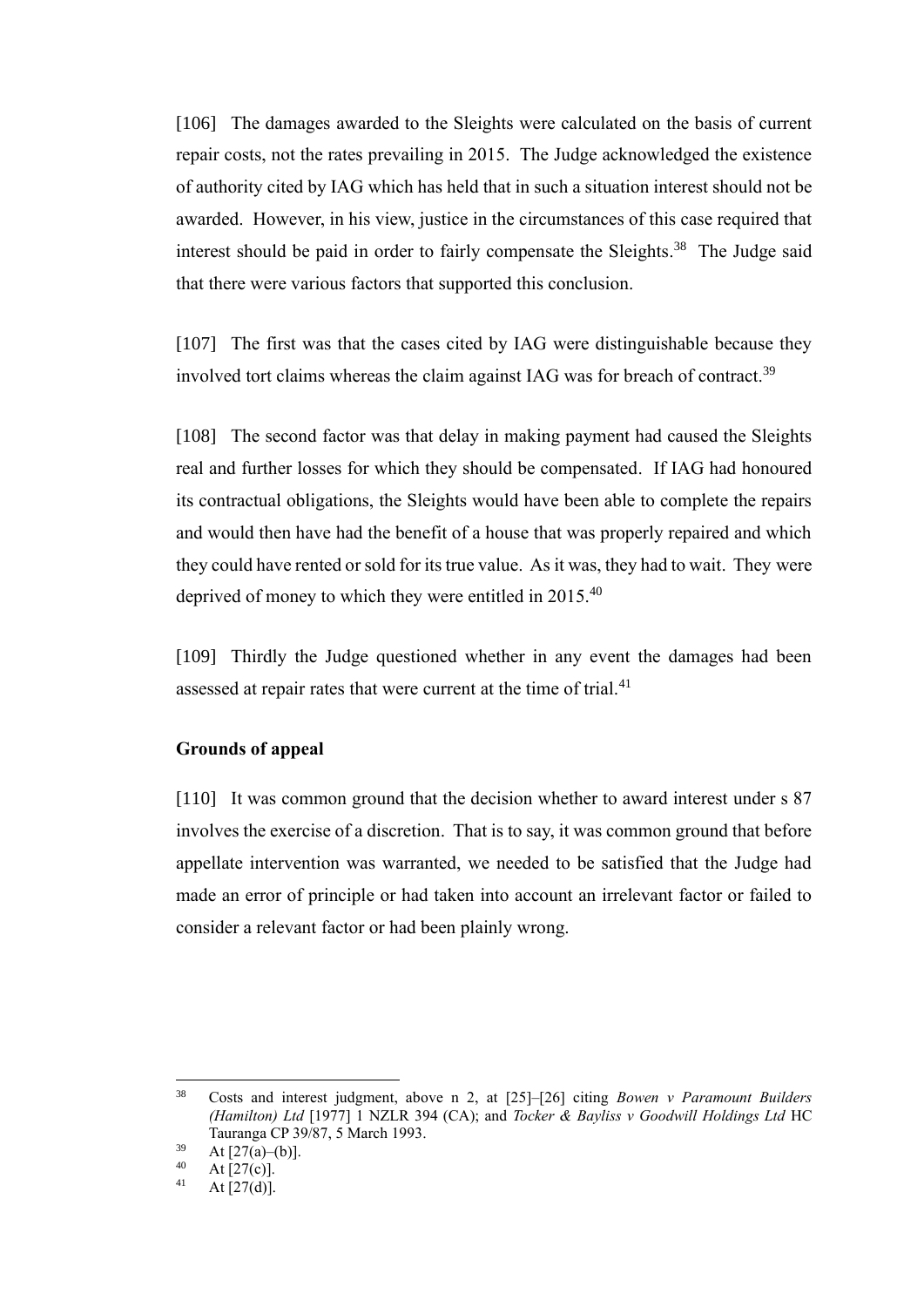[111] Mr Gedye for IAG acknowledged there was jurisdiction under s 87 to make an award of interest in this case because it involved a proceeding for the recovery of damages. However, he submitted the Judge had erred in three key respects:

- (a) the Judge failed to properly characterise IAG's underlying obligation;
- (b) the Judge should have applied the well-established approach that where present day costs are awarded, interest should not run from an earlier period; and
- (c) the Judge wrongly awarded interest to compensate for stress and inconvenience.

For reasons we now go on to explain, we uphold the second ground of appeal and have decided to reverse the interest award.

#### **Analysis**

#### *Did the Judge fail to properly characterise the underlying obligation?*

[112] In advancing this ground, Mr Gedye submitted that it is the underlying obligation that should control interest. IAG's underlying obligation was not to produce a repaired house but rather simply to pay whatever the cost of repairs were if and when they were incurred. It was in the nature of a reimbursing obligation. It followed that as at June 2015 the right to be paid anything under the policy had not yet come into existence. No money was payable under the policy in June 2015 because the Sleights had not elected to carry out remedial works or hired a builder. Any liability IAG had in June 2015 to pay was at best contingent liability only and cases such as *Doig* v *Tower Insurance*<sup>42</sup> and *Myall v Tower Insurance*<sup>43</sup> show that contingent liability is not sufficient for the purposes of a pre-judgment interest award.

[113] We do not accept this argument which has an air of sophistry about it. We agree with Mr Cooper, counsel for the Sleights, that the underlying obligation must be as

<sup>42</sup> *Doig v Tower Insurance Ltd* [2019] NZCA 107, [2021] 2 NZLR 127.

<sup>43</sup> *Myall v Tower Insurance* [2019] NZHC 528.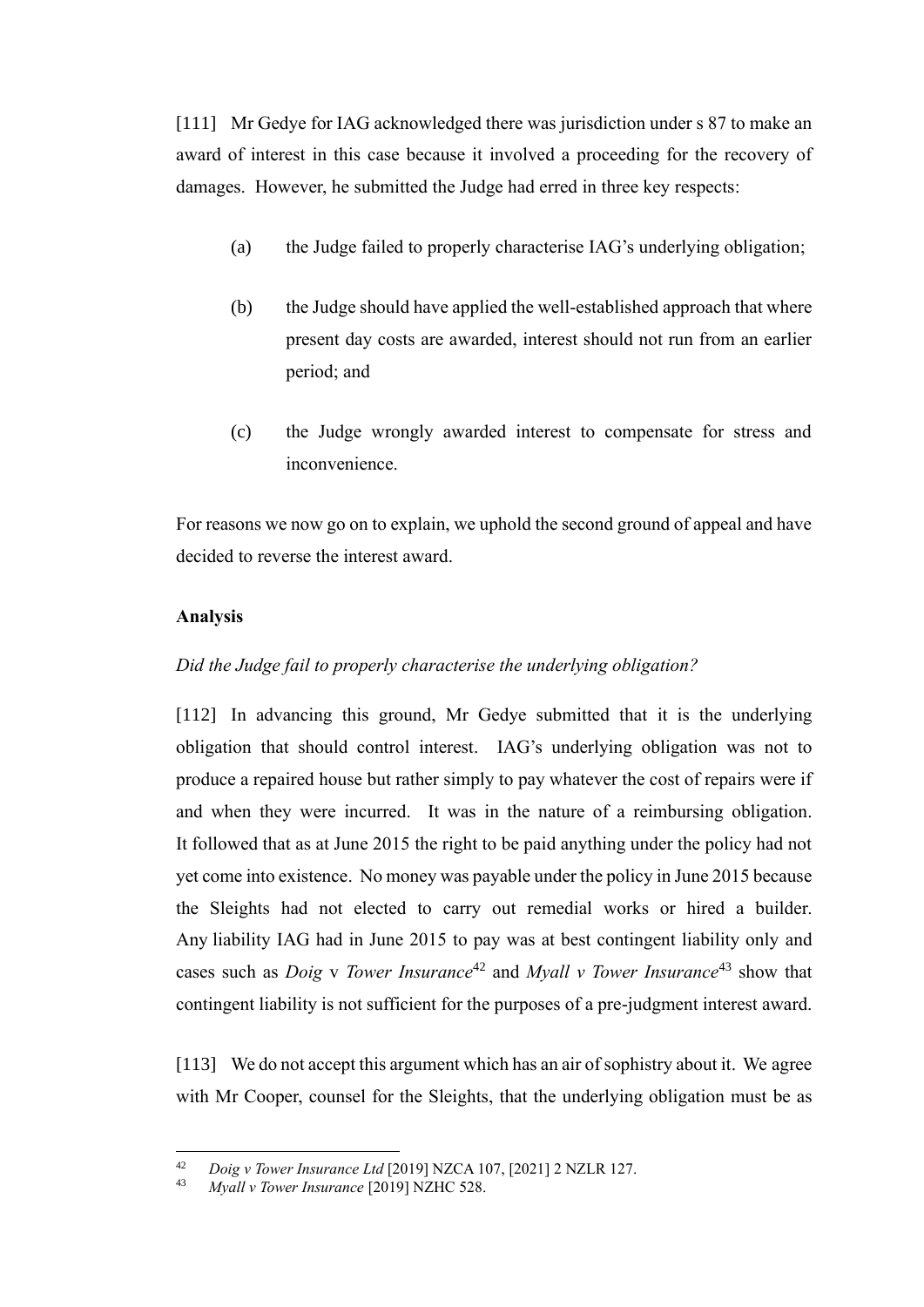determined by the pleadings and the Judge's substantive findings. IAG's contentions on this issue are not consistent with the way the claim was pleaded and run at trial. They are also not consistent with the relevant findings of the Judge about the nature of IAG's breach. Those findings have not been appealed and cannot now properly be revisited through the vehicle of an argument about interest.

[114] The claim against IAG was never pleaded as a claim for an insurable loss arising from defective repair. That is to say, it was never pleaded as a fresh insurance claim arising from the defective work and requiring a new election to repair. Defective workmanship was expressly excluded from the policy. There was only one insurable event, namely the damage to the house caused by earthquakes.

[115] The claim that was argued at trial and upheld by the Judge was that under the insurance policy IAG had an obligation to fund earthquake repair work to the extent necessary to produce a certain result. As at June 2015 it refused to provide any further funding despite the fact the promised result had not been achieved. It was therefore in breach of the policy.<sup>44</sup>

[116] We conclude this first ground of appeal is not sustainable.

### *It was an error to award interest from June 2015 when the damages represented present day costs of repair*

[117] The first issue under this head is whether the damages did in fact represent present day costs of repairs — the Judge appears to suggest the damages he awarded did not or may not have done. However, as Mr Gedye points out, that suggestion is not supported by the evidence. All parties adduced evidence of current repair costs and no party advanced a case based on 2015 rates. There was disagreement as to current rates but the Judge must be taken to have resolved that disagreement by making the damages award in the sum he did. For completeness we would add that no party adduced evidence of future cost increases.

<sup>44</sup> See Substantive judgment above n [1,](#page-1-0) at [109], [194]–[195] and [709].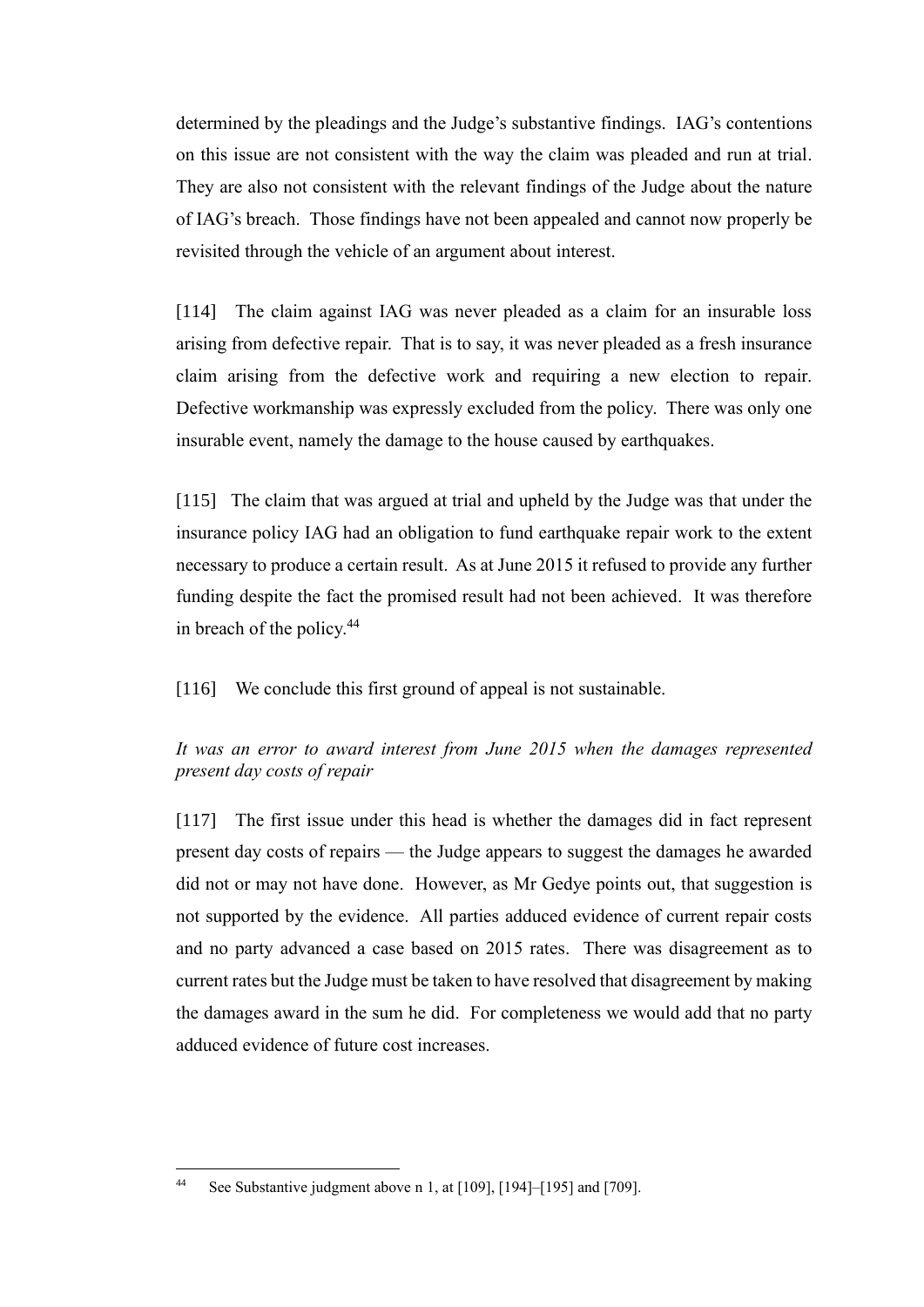[118] It follows that insofar as the Judge appears to have relied on the quality of the evidence about costs to justify his decision to award interest, that was plainly an error.

[119] Turning then to the key issue raised by the second ground of appeal.

<span id="page-28-0"></span>[120] The general principle is that interest is awarded from the date of loss — in this case the date of entitlement to payment. That is because the defendant has had the use of the money pending judgment and the plaintiff has been out of pocket.<sup>45</sup> Where however repair damages are calculated on the basis of present day costs, the accepted practice as evidenced in *Bowen* and *Tocker* is not to award interest. 46 That is because an award of interest would duplicate an allowance already built into the damages calculation. The gain to the defendant is removed because it now has to pay a higher sum than it would have paid at the time of breach and the loss to the plaintiff is removed because it will recover more than the loss as at the time the cause of action arose, that is as at the time it was entitled to payment.

[121] In declining to follow the approach taken in *Bowen* and *Tucker*, the Judge was influenced by two factors.

[122] The first was that *Bowen* and *Tucker* were negligence cases in tort and in the view of the Judge, that meant the payment obligation arose only upon entry of judgment. In contrast, IAG had been in breach of a direct payment obligation under its contract with the Sleights since 2015.

[123] No authority was cited in support of that proposition and the reasoning appears contrary to general principle. It has never been the law that where the plaintiff suing in tort has not actually incurred the repair costs, they are not to be regarded as having suffered any loss until that loss is quantified at judgment. The correct position is that they have an entitlement to damages once all the elements of the tort have come into

<sup>&</sup>lt;sup>45</sup> *Worldwide NZ LLC v New Zealand Venue and Event Management Ltd* [2014] NZSC 108, [2015] 1 NZLR 1 at [57] and [74]; and *Westpac Banking Corporation v Nangeela Properties Ltd* [1986] 2 NZLR 1(CA). See generally *BP Exploration Co (Libya) Ltd v Hunt (No 2)* [1979] 1 WLR 783 at 845–846.

<sup>46</sup> *Bowen v Paramount Builders (Hamilton) Ltd*, above [n38,](#page-25-0) at 411; and *Tocker & Bayliss v Goodwill Holdings Ltd*, above n [38,](#page-25-0) at 98–99.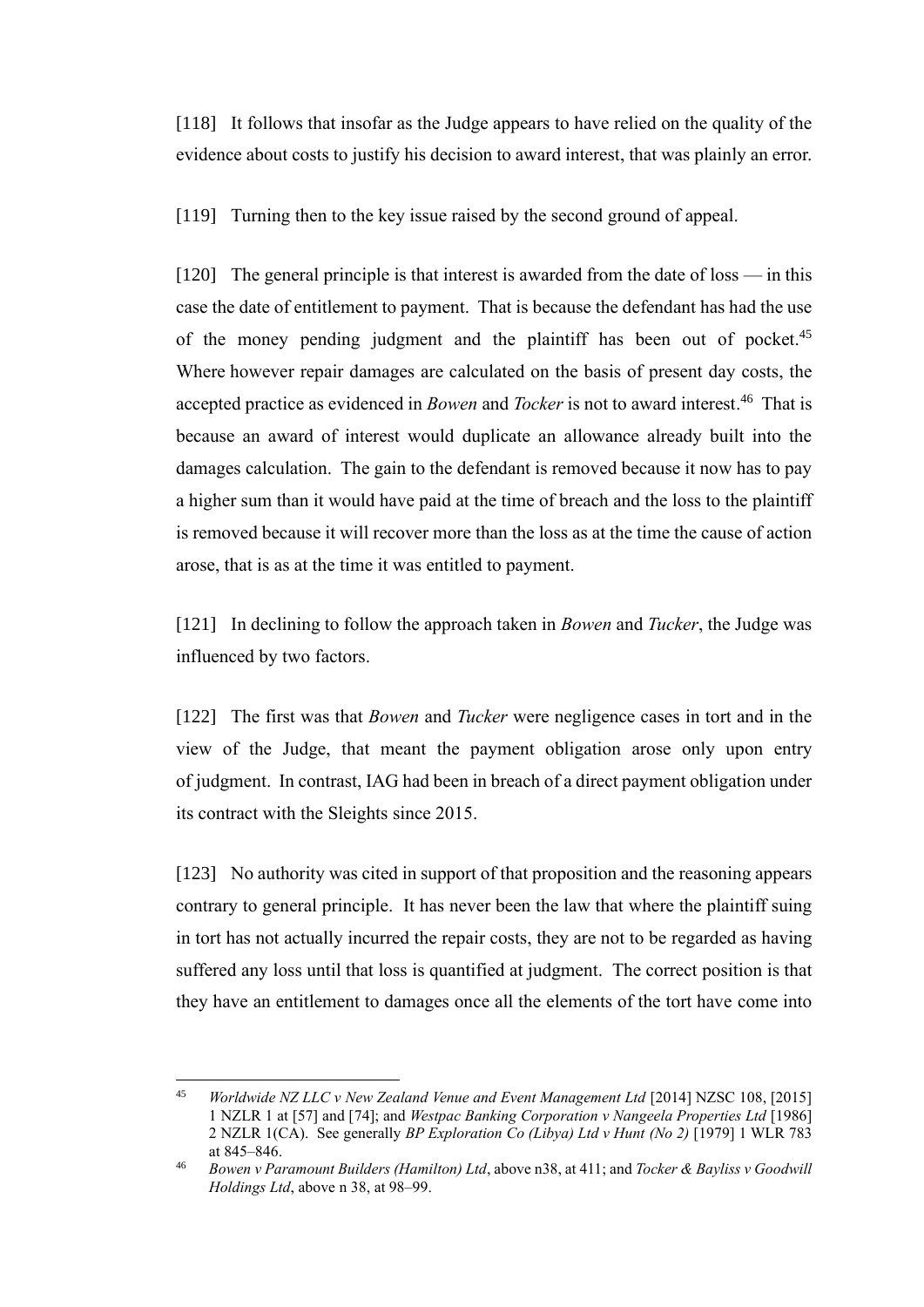existence or are reasonably discoverable and that will of course always occur before trial and judgment.

[124] We agree the fact that *Bowen* and *Tocker* were tort cases was not a proper basis for distinguishing them from the present case and therefore the Judge took an irrelevant factor into account and made an error of principle.

[125] Mr Cooper wisely did not seek to justify the award of interest on the grounds of a distinction between contract and tort. Rather he sought to endorse the Judge's second reason for not following *Bowen* and *Tucker* which was that the s 87 discretion was a means by which the Sleights could be fairly compensated for losses arising from the delay in receiving payment. Mr Cooper emphasised the breadth of the discretion conferred by s 87 and submitted there is no mandated approach. All depends on the interests of justice in the particular circumstances.<sup>47</sup>

[126] In support of that proposition, he referred us to a decision of the English Court of Appeal in *Woodlands Oaks Ltd v Conwell*. 48 In that case despite the fact that remedial rates had been calculated at contemporary rates, the Court nevertheless upheld an award of interest on the grounds that to deny interest would produce an unjust result.

[127] *Woodlands Oak* was however a radically different case to the present one. It involved both a claim and a counter-claim. The claim was by a builder for monies owing under the building contract with the homeowner, and the homeowner's counterclaim was for remedial work caused by defective workmanship. Both the claim and the counter claim succeeded and awards of interest were granted in respect of each. However the trial Judge awarded the builder interest on the full amount of its claim rather than (as should have been done) on the balance remaining after setting-off the counterclaim. In circumstances where the appeal court was being asked to quash the award of interest on the counterclaim only, it is hardly surprising it would decline

<sup>47</sup> Citing *Worldwide NZ LLC v New Zealand Venue and Event Management Ltd*, above [n 45,](#page-28-0) at [25]– [26], [32], [36] and [57]. Mr Cooper also pointed out that in *Bowen* interest was not a contested issue.

<sup>48</sup> *Woodlands Oak Ltd v Conwell* [2011] EWCA Civ 254.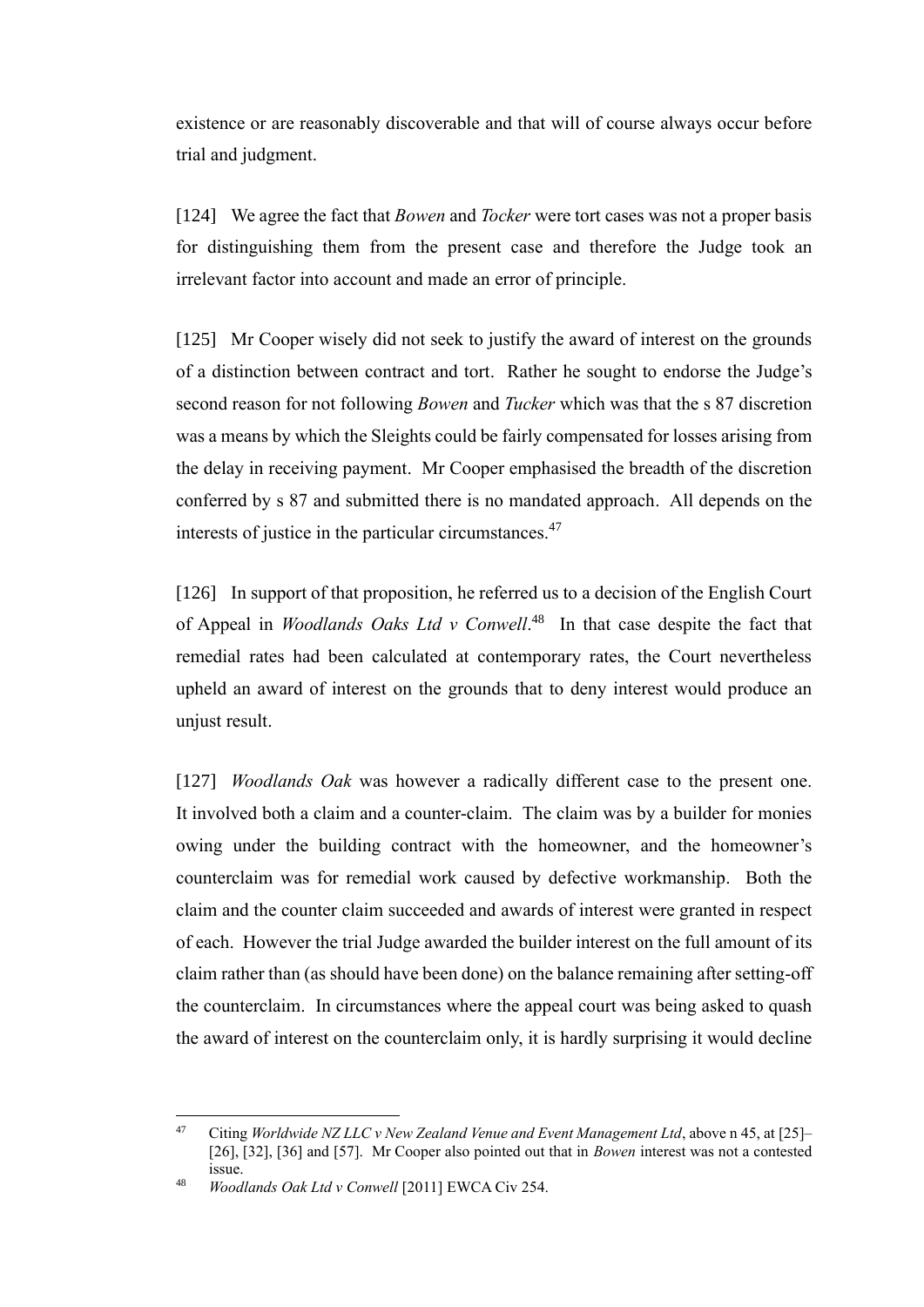to do so. That would have been patently unjust because it would have resulted in the claimant builder receiving interest which they were not entitled to receive.

[128] *Woodlands Oak* is certainly not authority for the proposition that interest can be used as a back door method for compensating losses that are more properly within the realm of heads of damages and which need to be formally claimed and supported by evidence. Yet in our view that is exactly what the Judge has done in this case. The sorts of losses identified by the Judge as the basis of his interest award in this case — namely an inability to tenant the house or sell it — were opportunity or expectation losses. Those sorts of losses were never claimed or advanced as the basis for compensation.

[129] Those being the circumstances, we consider there was no justification for departing from the standard practice of not awarding interest when damages are assessed as at the date of quantification rather than the date of entitlement. The Judge's exercise of his discretion under s 87 was wrong in principle and cannot stand.

[130] Although that conclusion is dispositive of the appeal, it is strictly speaking unnecessary for us to consider the third ground of appeal which was that the Judge had wrongly relied on stress and inconvenience as a basis for awarding interest. The Sleights had made a claim for general damages but the Judge had declined to award them. The Sleights have not appealed that decision.

[131] Against that background, we agree that if the Judge had awarded interest on the basis of a claim which he had already rejected that would be an error. However, the interest judgment makes no reference to stress or inconvenience and we decline to interpret it in the way IAG suggests.

[132] Finally for completeness, we note that the interest judgment makes no reference to the Sleights' successful claim against IAG under the Consumer Guarantees Act. However for the purposes of interest, exactly the same principles apply.